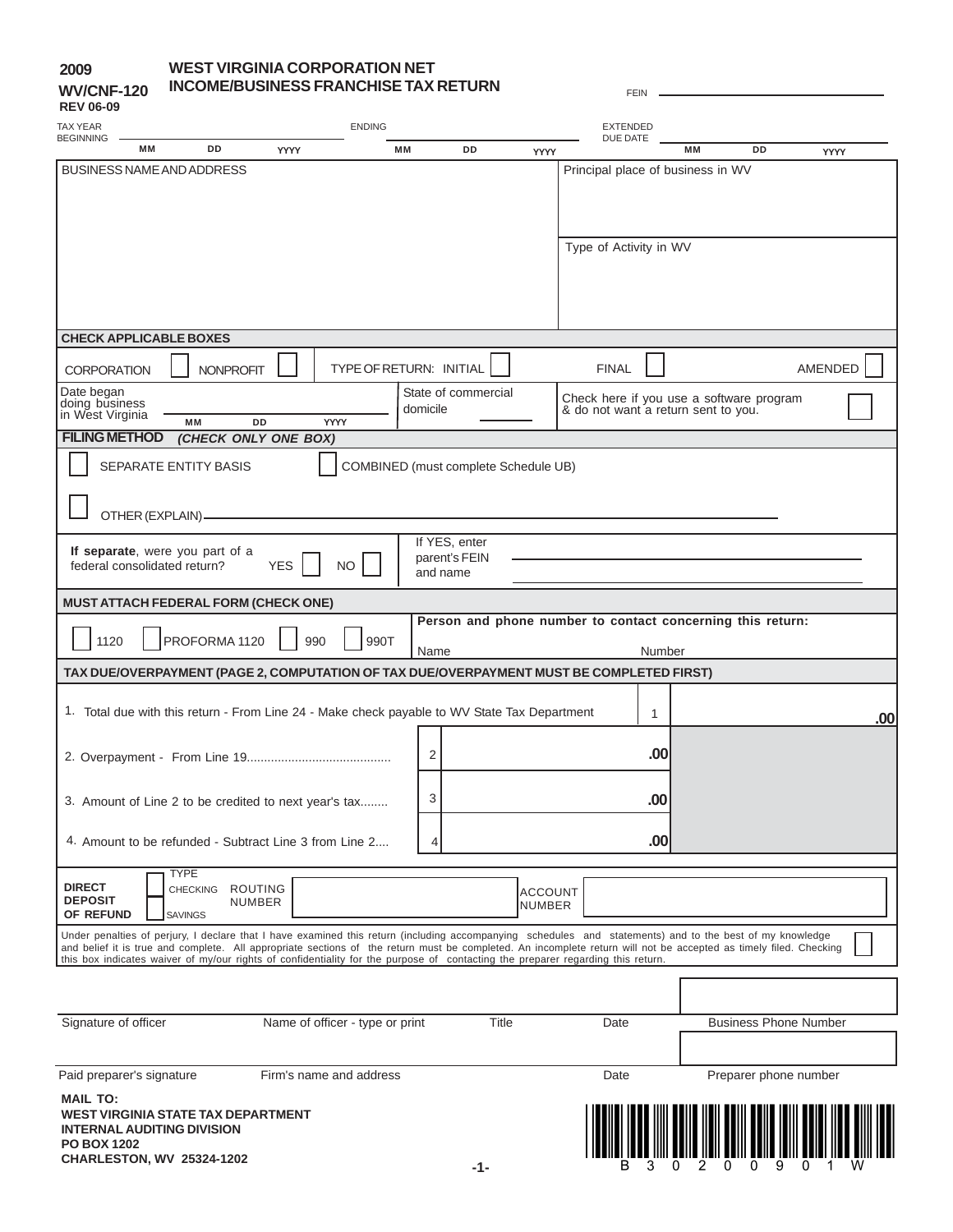**WV/CNF-120**

|     | <b>BUSINESS FRANCHISE TAX</b>                                                                   |                  |    |        |     |    |     |
|-----|-------------------------------------------------------------------------------------------------|------------------|----|--------|-----|----|-----|
|     | 5. West Virginia taxable capital-                                                               | 5                |    |        | .00 |    |     |
|     | Schedule A, Line 12 or Schedule UB 2, Line 21                                                   |                  |    | 0.0048 |     |    |     |
|     |                                                                                                 | 6                |    |        |     |    |     |
|     | 7. West Virginia franchise tax - Line 5 multiplied by<br>Line 6 or \$50.00 whichever is greater | $\boldsymbol{7}$ |    |        | .00 |    |     |
| 8.  | Tax Credits from Form WV/CNF-120TC,                                                             | 8                |    |        | .00 |    |     |
|     |                                                                                                 |                  |    |        |     |    |     |
|     |                                                                                                 |                  |    |        |     | 9  | .00 |
|     | <b>CORPORATE INCOME TAX</b>                                                                     |                  |    |        |     |    |     |
|     | 10. West Virginia net taxable income -<br>Schedule B, Line 16 or Schedule UB 3, Line 15         | 10               |    |        | .00 |    |     |
|     |                                                                                                 | 11               |    | 0.085  |     |    |     |
|     | 12. West Virginia net income tax -                                                              | 12               |    |        | .00 |    |     |
|     | 13. Tax Credits from Form WV/CNF-120TC,                                                         |                  |    |        |     |    |     |
|     |                                                                                                 | 13               |    |        | .00 |    |     |
|     | 14. Adjusted net income tax - Subtract Line 13 from Line 12. Do not enter less than zero        |                  |    |        |     | 14 | .00 |
|     | <b>COMBINED INCOME AND FRANCHISE TAX</b>                                                        |                  |    |        |     |    |     |
|     | 15. COMBINED INCOME/FRANCHISE TAX - Add Line 9 and Line 14. Cannot subtract from Line 9         |                  |    |        |     | 15 | .00 |
|     |                                                                                                 |                  | 16 |        | .00 |    |     |
|     |                                                                                                 |                  | 17 |        | .00 |    |     |
|     | 18. Total payments - Add Lines 16 and 17 - must match total on Schedule C                       |                  |    |        |     |    |     |
|     |                                                                                                 |                  |    |        |     | 18 | .00 |
|     | 19. If Line 18 is larger than Line 15, enter total overpayment here and on Line 2               |                  |    |        |     | 19 | .00 |
|     |                                                                                                 |                  |    |        |     | 20 | .00 |
|     |                                                                                                 |                  |    |        |     | 21 | .00 |
|     |                                                                                                 |                  |    |        |     |    |     |
|     |                                                                                                 |                  |    |        |     | 22 | .00 |
| 23. |                                                                                                 |                  |    |        |     | 23 | .00 |
|     |                                                                                                 |                  |    |        |     |    |     |
|     | Attach Form WV/CNF-120U - Check if requesting waiver/annualized worksheet used                  |                  |    |        |     |    |     |
| 24. | Total due with this return - Add Lines 20 through 23. Enter here and on Line 1                  |                  |    |        |     | 24 | .00 |
|     |                                                                                                 |                  |    |        |     |    |     |



┑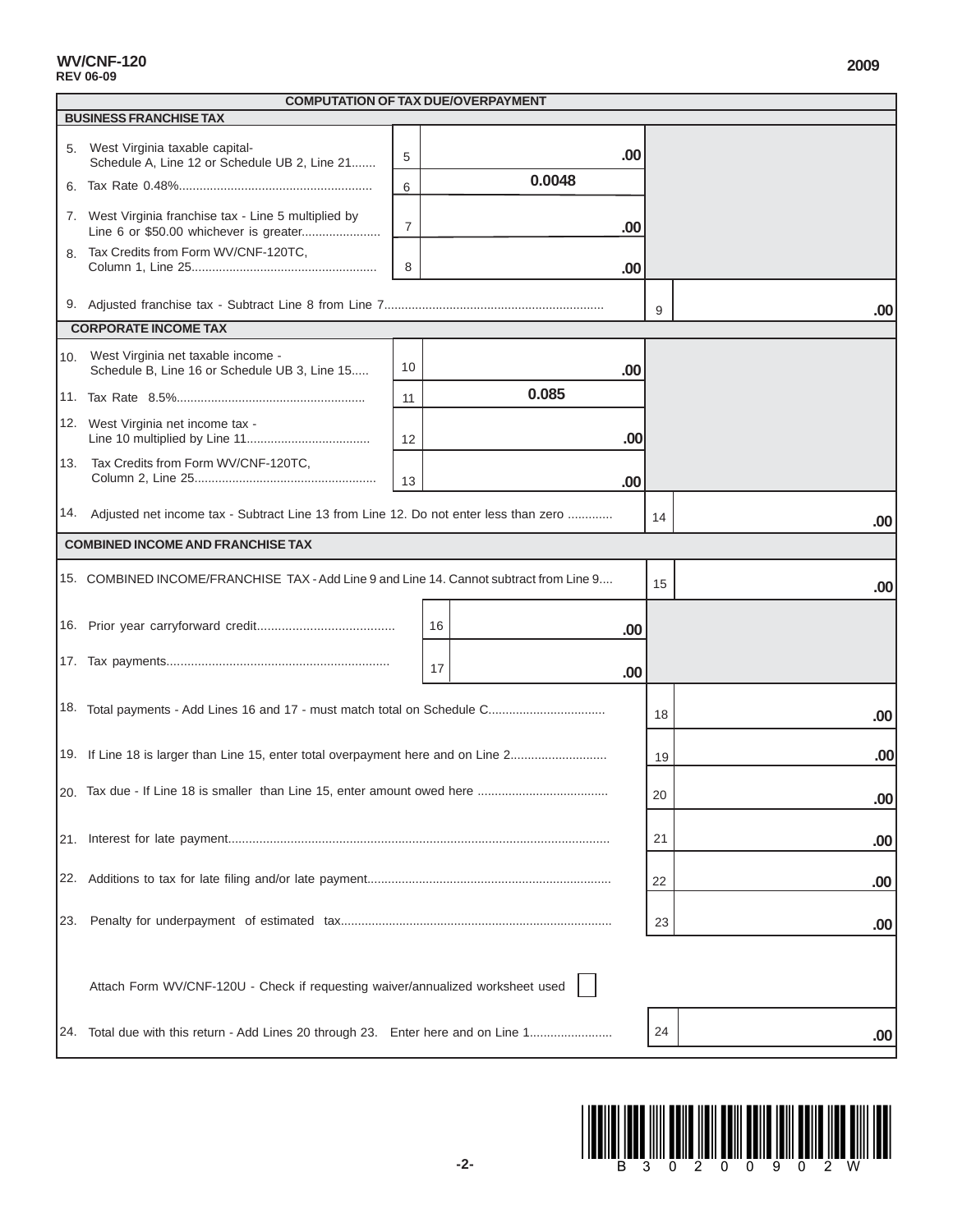#### **WV/CNF-120 REV 06-09**

| <b>SCHEDULE A</b>                       | BUSINESS FRANCHISE TAX - CALCULATION OF WEST VIRGINIA TAXABLE CAPITAL (11-23-3 (b) (2))                  |                                                                                     |     |                                              |                |                                                                                                                    |     |  |
|-----------------------------------------|----------------------------------------------------------------------------------------------------------|-------------------------------------------------------------------------------------|-----|----------------------------------------------|----------------|--------------------------------------------------------------------------------------------------------------------|-----|--|
|                                         |                                                                                                          | Column 1<br><b>Beginning Balance</b>                                                |     | Column <sub>2</sub><br><b>Ending Balance</b> |                | Column 3 - Average<br>(Col. 1 + Col. 2) $\div 2$                                                                   |     |  |
| 1. Dollar amount of common              |                                                                                                          |                                                                                     |     |                                              |                |                                                                                                                    |     |  |
|                                         |                                                                                                          | .00                                                                                 |     | ا 00.                                        | -1             |                                                                                                                    | .00 |  |
|                                         |                                                                                                          | .00                                                                                 |     | .00                                          | 2              |                                                                                                                    | .00 |  |
| Retained earnings appropriated<br>3.    |                                                                                                          | .00                                                                                 |     | .00                                          | 3              |                                                                                                                    | .00 |  |
|                                         |                                                                                                          |                                                                                     |     |                                              |                |                                                                                                                    |     |  |
|                                         | 4. Adjustments to shareholders equity                                                                    | .00                                                                                 |     | .00                                          | 4              |                                                                                                                    | .00 |  |
|                                         | 5. Add Lines 1 through 4 of Column 3                                                                     |                                                                                     |     |                                              | 5              |                                                                                                                    | .00 |  |
|                                         |                                                                                                          | .00                                                                                 |     | .00                                          | 6              |                                                                                                                    | .00 |  |
|                                         |                                                                                                          |                                                                                     |     |                                              | $\overline{7}$ |                                                                                                                    | .00 |  |
| 8. Multiplier for allowance for certain | obligations/investments - Schedule B-1, Line 7                                                           | l 8                                                                                 |     |                                              |                |                                                                                                                    |     |  |
|                                         |                                                                                                          |                                                                                     |     |                                              |                |                                                                                                                    |     |  |
|                                         |                                                                                                          |                                                                                     |     |                                              |                |                                                                                                                    |     |  |
|                                         |                                                                                                          |                                                                                     |     |                                              | 9              |                                                                                                                    | .00 |  |
|                                         | 10. Adjusted capital - Subtract Line 9 from Line 7. If taxable only in West Virginia, check here         |                                                                                     |     |                                              | 10             |                                                                                                                    | .00 |  |
|                                         | 11. Apportionment factor - Form WV/CNF-120APT,                                                           |                                                                                     |     |                                              |                | <b>COMPLETED FORM</b><br><b>MUST BE ATTACHED</b>                                                                   |     |  |
|                                         | 12. TAXABLE CAPITAL - Line 10 multiplied by Line 11 - Enter on Page 2, Line 5                            |                                                                                     |     |                                              |                |                                                                                                                    |     |  |
|                                         |                                                                                                          |                                                                                     |     |                                              | 12             |                                                                                                                    | .00 |  |
| <b>SCHEDULE A-1</b>                     | BUSINESS FRANCHISE TAX - SUBSIDIARY CREDIT (11-23-17 (c))<br>Column <sub>1</sub>                         |                                                                                     |     | Column <sub>3</sub>                          |                | Column 4                                                                                                           |     |  |
|                                         | Account number and name of<br>Subsidiary or Partnership                                                  | Column <sub>2</sub><br><b>Recomputed Business</b><br><b>Franchise Tax Liability</b> |     | Percentage of<br>Ownership                   |                | Allowable Credit<br>(Column 2 X Column 3)                                                                          |     |  |
| <b>FEIN</b>                             |                                                                                                          |                                                                                     |     |                                              |                |                                                                                                                    |     |  |
| Name                                    |                                                                                                          |                                                                                     | .00 |                                              |                |                                                                                                                    | .00 |  |
| <b>FEIN</b>                             |                                                                                                          |                                                                                     |     |                                              |                |                                                                                                                    |     |  |
| Name                                    |                                                                                                          |                                                                                     | .00 |                                              |                |                                                                                                                    | .00 |  |
| <b>FEIN</b>                             |                                                                                                          |                                                                                     |     |                                              |                |                                                                                                                    |     |  |
| Name                                    |                                                                                                          |                                                                                     | .00 |                                              |                |                                                                                                                    | .00 |  |
|                                         | TOTAL - (Enter here and on Form WV/CNF-120TC, Line 1, Column 1) Attach additional sheets if needed       |                                                                                     |     |                                              |                |                                                                                                                    | .00 |  |
|                                         |                                                                                                          |                                                                                     |     |                                              |                | SCHEDULE A-2 BUSINESS FRANCHISE TAX - TAX CREDIT FOR PUBLIC UTILITIES AND ELECTRIC POWER GENERATORS (11-23-17 (b)) |     |  |
|                                         |                                                                                                          |                                                                                     |     |                                              |                | 1                                                                                                                  | .00 |  |
|                                         |                                                                                                          |                                                                                     |     |                                              |                | 2                                                                                                                  | .00 |  |
|                                         |                                                                                                          |                                                                                     |     | 3                                            |                |                                                                                                                    |     |  |
|                                         |                                                                                                          |                                                                                     |     |                                              |                | $\overline{4}$                                                                                                     | .00 |  |
|                                         | 5. Allowable credit - Line 4 multiplied by Line 3. Enter here and on Form WV/CNF-120TC, Line 2, Column 1 |                                                                                     |     |                                              |                | 5                                                                                                                  | .00 |  |

### **\*\* IMPORTANT NOTE REGARDING LINE 11\*\* FORM WV/CNF-120APT, SCHEDULE B MUST BE ATTACHED**

FAILURE TO ATTACH COMPLETED FORM WILL RESULT IN 100% APPORTIONMENT TO WEST VIRGINIA



FEIN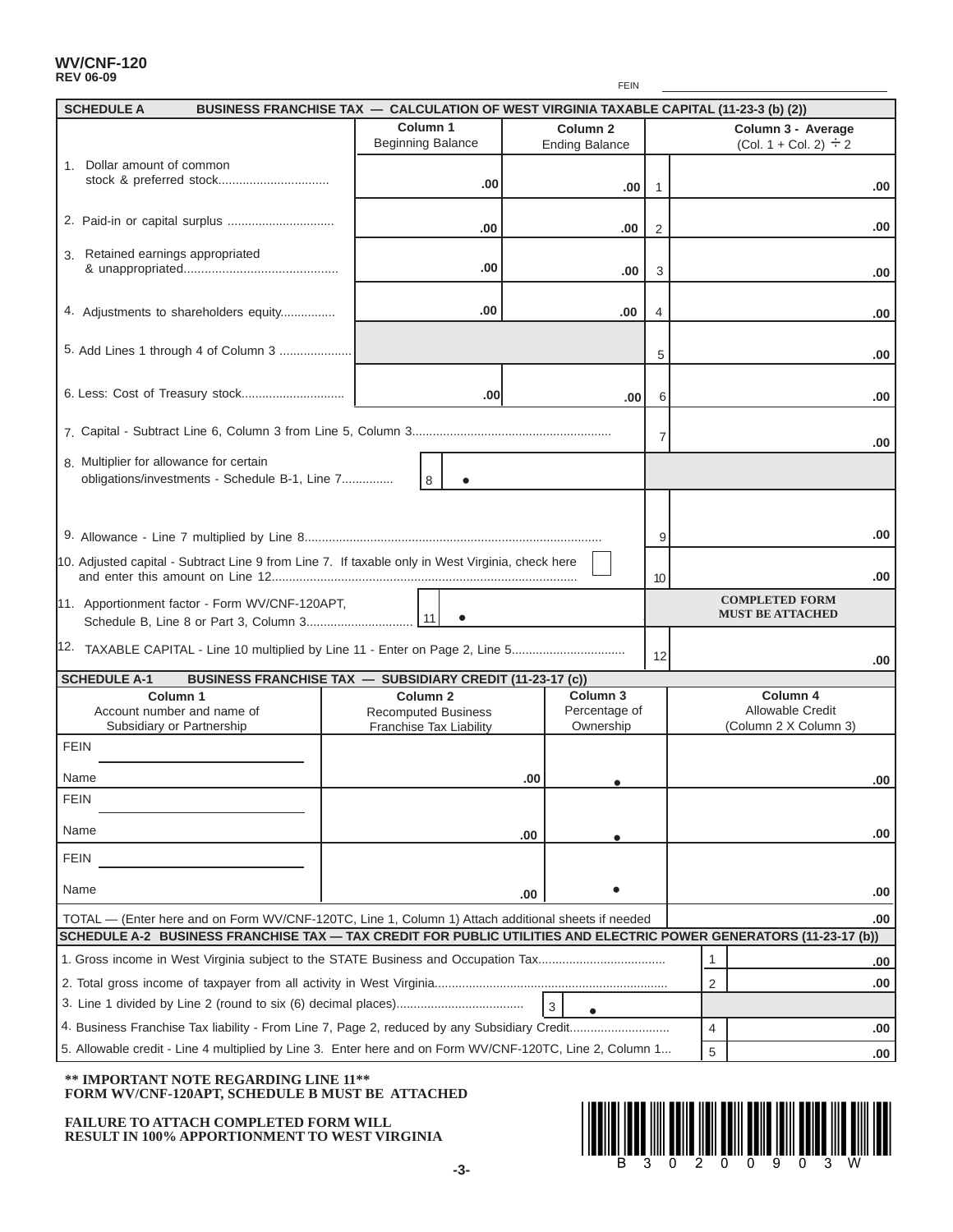|     | WV/CNF-120<br>Name                                                                                                                  |                |      |
|-----|-------------------------------------------------------------------------------------------------------------------------------------|----------------|------|
|     | <b>REV 06-09</b><br><b>CORPORATE INCOME TAX - CALCULATION OF WEST VIRGINIA TAXABLE INCOME (11-24-6 and 6a)</b><br><b>SCHEDULE B</b> |                |      |
|     |                                                                                                                                     |                |      |
|     |                                                                                                                                     | $\mathbf{1}$   | .00  |
|     |                                                                                                                                     | 2a             | .00  |
|     | 2b. US Government obligation interest or dividends not exempt from state tax, less related                                          | 2 <sub>b</sub> | .00  |
|     | 2c. Income taxes or taxes based upon net income, imposed by this state or any other jurisdiction,                                   | 2c             | .00  |
|     | 2d. Federal depreciation/amortization for West Virginia water/air pollution control facilities -                                    | 2d             | .00  |
|     | 2e. Unrelated business taxable income of a corporation exempt from federal tax (IRC- 512)                                           | 2e             | .00  |
|     |                                                                                                                                     | 2f             | .00  |
|     | 2g. Federal deduction for charitable contributions to Neighborhood Investment Programs,                                             | 2g             | .00  |
|     |                                                                                                                                     | 2h             | .00  |
|     |                                                                                                                                     | 2i             | .00  |
|     |                                                                                                                                     | 2j             | .00  |
|     |                                                                                                                                     | 3              | .00  |
|     | 4a. Refund or credit of income taxes or taxes based upon net income, imposed by this state or                                       | 4a             | .00  |
|     | 4b. Interest expense on obligations or securities of any state or its political subdivisions,                                       | 4b             | .00  |
|     | 4c. Salary expense not allowed on federal return due to claiming the federal jobs credit                                            | 4c             | .00. |
|     |                                                                                                                                     | 4d             | .00  |
|     |                                                                                                                                     | 4e             | .00  |
|     |                                                                                                                                     | 4f             | .00  |
| 4g. | Cost of West Virginia water/air pollution control facilities - wholly WV only                                                       | 4g             | .00  |
|     | 4h. Employer contributions to medical savings accounts (WV Code §33-16-15) included in federal                                      | 4h             | .00  |
|     |                                                                                                                                     | 5              | .00  |
|     |                                                                                                                                     | 6              | .00  |
|     |                                                                                                                                     | $\overline{7}$ | .00  |

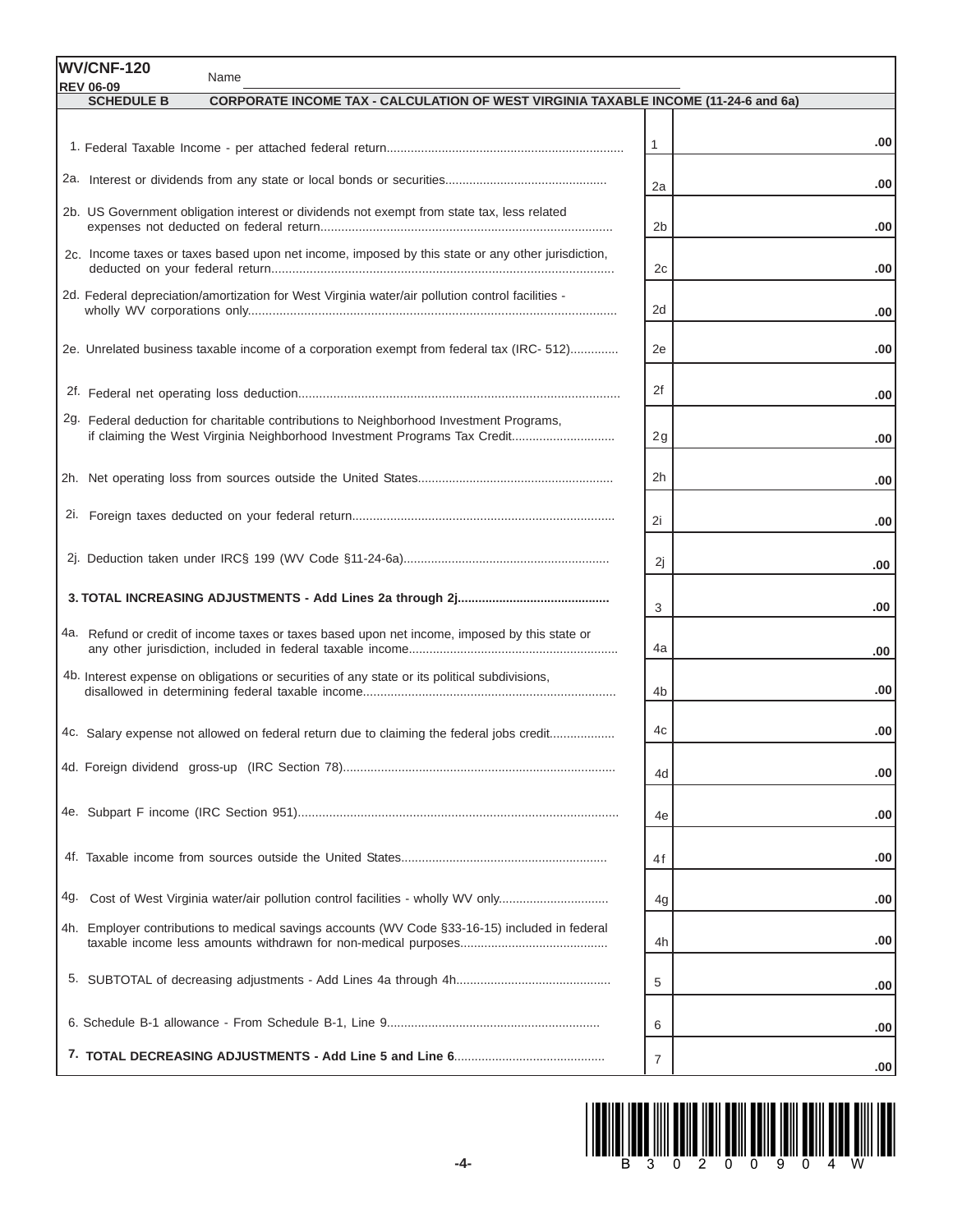**WV/CNF-120**

| Name                                                                                                                                |              |                         |
|-------------------------------------------------------------------------------------------------------------------------------------|--------------|-------------------------|
| <b>REV 06-09</b><br><b>SCHEDULE B</b><br>CORPORATE INCOME TAX - CALCULATION OF WEST VIRGINIA TAXABLE INCOME (11-24-6 and 6a) (cont) |              |                         |
|                                                                                                                                     |              |                         |
|                                                                                                                                     | 8            | .00 <sub>1</sub>        |
|                                                                                                                                     |              |                         |
| Wholly West Virginia corporations check here<br>and go to Line 14, multistate corporations go to Line 9                             |              |                         |
| 9. Total nonbusiness income allocated everywhere -                                                                                  |              |                         |
|                                                                                                                                     | 9            | .00                     |
|                                                                                                                                     |              |                         |
|                                                                                                                                     | 10           | .00 <sub>1</sub>        |
| 11. West Virginia apportionment factor -                                                                                            |              | <b>COMPLETED FORM</b>   |
| Form WV/CNF-120APT, Sch. B Part 1,<br>11                                                                                            |              | <b>MUST BE ATTACHED</b> |
|                                                                                                                                     |              |                         |
|                                                                                                                                     | 12           | .00                     |
|                                                                                                                                     |              |                         |
| 13. Nonbusiness income allocated to West Virginia - Form WV/CNF-120APT, Sch. A2, Line 13                                            |              |                         |
|                                                                                                                                     | 13           | .00                     |
| 14. West Virginia taxable income - Multistate corporations add Lines 12 and 13,                                                     |              |                         |
|                                                                                                                                     | 14           | .00                     |
|                                                                                                                                     |              |                         |
| 15. West Virginia net operating loss carryforward - Schedule NOL, Column 5 total                                                    | 15           | .00                     |
|                                                                                                                                     |              |                         |
| 16. WV NET TAXABLE INCOME- Subtract Line 15 from Line 14 - Enter on Page 2, Line 10                                                 | 16           | .00                     |
| SCHEDULE B-1 ALLOWANCE FOR GOVERNMENTAL OBLIGATIONS/OBLIGATIONS SECURED BY RESIDENTIAL PROPERTY (11-24-6(f))                        |              |                         |
|                                                                                                                                     |              | Average Monthly Balance |
|                                                                                                                                     |              |                         |
|                                                                                                                                     | $\mathbf{1}$ |                         |
|                                                                                                                                     |              | .00                     |
| 2. Obligations of West Virginia and any political subdivision of West Virginia                                                      | 2            |                         |
|                                                                                                                                     |              | .00                     |
| 3. Investments or loans primarily secured by mortgages or deeds of trust on residential                                             |              |                         |
|                                                                                                                                     | 3            | .00                     |
| 4. Loans primarily secured by a lien or security agreement on a mobile home or double-wide                                          |              |                         |
|                                                                                                                                     | 4            | .00                     |
|                                                                                                                                     |              |                         |
|                                                                                                                                     | 5            | .00                     |
|                                                                                                                                     |              |                         |
|                                                                                                                                     | 6            | .00                     |
|                                                                                                                                     |              |                         |
| 7. Divide Line 5 by Line 6 (round to six (6) decimal places)<br>-7                                                                  |              |                         |
|                                                                                                                                     |              |                         |
| 8. Adjusted income - Schedule B, Line 1 plus Line 3 minus Line 5 plus,                                                              |              |                         |
|                                                                                                                                     | 8            | .00                     |
|                                                                                                                                     |              |                         |
| 9. ALLOWANCE - Line 7 multiplied by Line 8, disregard sign - Enter here and on Schedule B, Line 6                                   | 9            | .00                     |

# **\*\*IMPORTANT NOTE REGARDING LINE 11\*\* FORM WV/CNF-120APT, SCHEDULE B MUST BE COMPLETED AND ATTACHED**

# **FAILURE TO ATTACH COMPLETED FORM WILL RESULT IN 100% APPORTIONMENT TO WEST VIRGINIA**

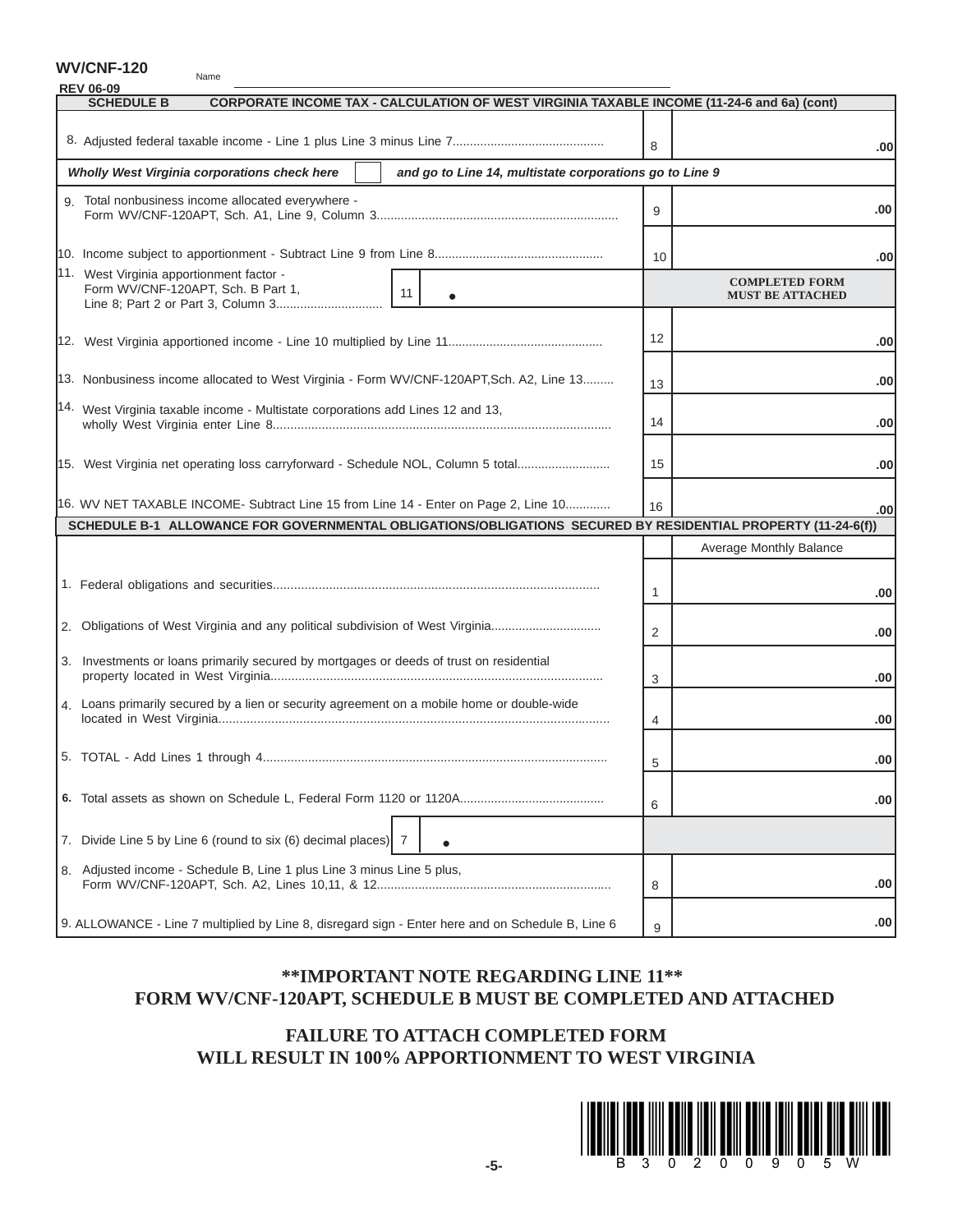#### **WV/CNF-120 REV 06-09**

| <b>SCHEDULE C</b> | SCHEDULE OF TAX PAYMENTS (Will be applied to Business Franchise Tax first) |    |    |                         |                    |                                                           |                   |
|-------------------|----------------------------------------------------------------------------|----|----|-------------------------|--------------------|-----------------------------------------------------------|-------------------|
| Name of business  | West Virginia Account<br><b>Identification Number</b>                      | MM |    | Date of Payment<br>YEAR | Indicate<br>if EFT | Type:<br>estimated,<br>extension,<br>or prior year credit | Amount of payment |
|                   |                                                                            |    | DD |                         |                    |                                                           |                   |
|                   |                                                                            |    |    |                         |                    |                                                           | .00               |
|                   |                                                                            |    |    |                         |                    |                                                           | .00               |
|                   |                                                                            |    |    |                         |                    |                                                           | .00               |
|                   |                                                                            |    |    |                         |                    |                                                           | .00               |
|                   |                                                                            |    |    |                         |                    |                                                           | .00               |
|                   |                                                                            |    |    |                         |                    |                                                           | .00               |
|                   |                                                                            |    |    |                         |                    |                                                           | .00               |
|                   |                                                                            |    |    |                         |                    |                                                           | .00               |

|                                 | <b>SCHEDULE NOL</b> |                                                                                                                      | CORPORATE INCOME TAX — WEST VIRGINIA NET OPERATING LOSS CARRYFORWARD CALCULATION (11-24-6 (d)) |                                    |                                |                                        |  |
|---------------------------------|---------------------|----------------------------------------------------------------------------------------------------------------------|------------------------------------------------------------------------------------------------|------------------------------------|--------------------------------|----------------------------------------|--|
| Column 1<br>Column <sub>2</sub> |                     |                                                                                                                      | Column 3<br>Column 4                                                                           |                                    | Column <sub>5</sub>            | Column <sub>6</sub>                    |  |
| Month and<br>year of loss       |                     | Amount of W. VA.<br>net operating loss                                                                               | Amount carried back<br>to years prior to                                                       | Amount carried<br>forward to years | Amount being<br>used this year | Remaining unused<br>net operating loss |  |
| MM                              | <b>YEAR</b>         |                                                                                                                      | loss year                                                                                      | prior to this year                 |                                |                                        |  |
|                                 |                     | .00                                                                                                                  | .00.                                                                                           | .00 <sub>1</sub>                   | .00.                           | .00                                    |  |
|                                 |                     | .00                                                                                                                  | .00.                                                                                           | .00                                | .00.                           | .00                                    |  |
|                                 |                     | .00                                                                                                                  | .00.                                                                                           | .00                                | .00                            | .00                                    |  |
|                                 |                     | .00                                                                                                                  | .00                                                                                            | .00                                | .00                            | .00                                    |  |
|                                 |                     | .00                                                                                                                  | .00.                                                                                           | .00                                | .00                            | .00                                    |  |
|                                 |                     | .00                                                                                                                  | .00.                                                                                           | .00                                | .00.                           | .00                                    |  |
|                                 |                     | .00                                                                                                                  | .00.                                                                                           | .00                                | .00                            | .00                                    |  |
|                                 |                     | .00                                                                                                                  | .00                                                                                            | .00.                               | .00.                           | .00                                    |  |
|                                 |                     | .00                                                                                                                  | .00                                                                                            | .00 <sub>1</sub>                   | .00                            | .00                                    |  |
|                                 |                     | .00.                                                                                                                 | .00 <sub>1</sub>                                                                               | .00                                | .00                            | .00 <sub>1</sub>                       |  |
|                                 |                     | .00                                                                                                                  | .00                                                                                            | .00.                               | .00.                           | .00                                    |  |
|                                 |                     | .00 <sub>1</sub>                                                                                                     | .00 <sub>1</sub>                                                                               | .00 <sub>1</sub>                   | .00.                           | .00 <sub>1</sub>                       |  |
|                                 |                     | West Virginia net operating loss carryforward for current tax year Sum of Column 5 -<br>Enter on Schedule B, Line 15 |                                                                                                | .00.                               |                                |                                        |  |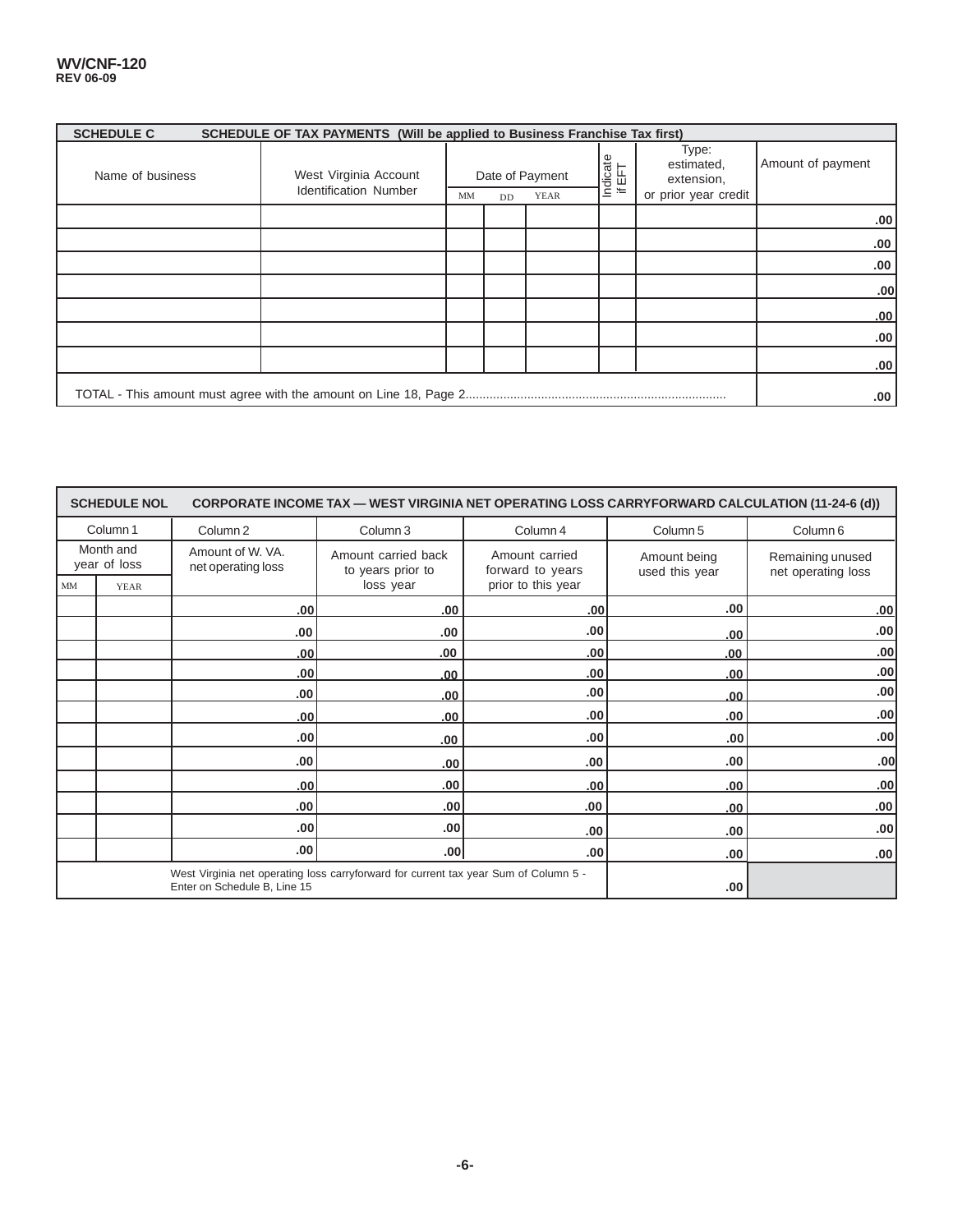## **WV/CNF-120APT ALLOCATION AND APPORTIONMENT** REV 06-09 **FOR MULTISTATE BUSINESSES**

**2009**

This form is used by corporations that are subject to tax in more than one state to allocate and apportion their income and/or capital to the State of West Virginia. Complete and attach to Form WV/CNF-120. See instructions and information for Schedule A and Schedule B, Part 1, 2, & 3, and Schedule P.

| SCHEDULE A 1 EVERYWHERE - ALLOCATION OF NONBUSINESS INCOME FOR MULTISTATE BUSINESSES (11-24-7) |                                                                  |                                                                                                   |                     |  |  |  |  |  |
|------------------------------------------------------------------------------------------------|------------------------------------------------------------------|---------------------------------------------------------------------------------------------------|---------------------|--|--|--|--|--|
| <b>Types of</b>                                                                                | Column 1                                                         | Column <sub>2</sub>                                                                               | Column <sub>3</sub> |  |  |  |  |  |
| allocable income                                                                               | <b>GROSS INCOME</b>                                              | <b>RELATED EXPENSES</b>                                                                           | <b>NET INCOME</b>   |  |  |  |  |  |
|                                                                                                |                                                                  |                                                                                                   |                     |  |  |  |  |  |
| 1. Rents                                                                                       | .00                                                              | .00                                                                                               | .00.                |  |  |  |  |  |
|                                                                                                |                                                                  |                                                                                                   |                     |  |  |  |  |  |
| 2. Royalties                                                                                   | .00                                                              |                                                                                                   |                     |  |  |  |  |  |
|                                                                                                |                                                                  | .00                                                                                               | .00                 |  |  |  |  |  |
|                                                                                                |                                                                  |                                                                                                   |                     |  |  |  |  |  |
| 3. Capital gains/losses                                                                        | .00                                                              | .00                                                                                               | .00                 |  |  |  |  |  |
|                                                                                                |                                                                  |                                                                                                   |                     |  |  |  |  |  |
|                                                                                                |                                                                  |                                                                                                   |                     |  |  |  |  |  |
| 4.<br>Interest                                                                                 | .00                                                              | .00                                                                                               | .00                 |  |  |  |  |  |
|                                                                                                |                                                                  |                                                                                                   |                     |  |  |  |  |  |
| Dividends<br>5.                                                                                | .00                                                              | .00                                                                                               | .00                 |  |  |  |  |  |
|                                                                                                |                                                                  |                                                                                                   |                     |  |  |  |  |  |
| 6. Patent/copyright                                                                            |                                                                  |                                                                                                   |                     |  |  |  |  |  |
| royalties                                                                                      | .00                                                              | .00                                                                                               | .00                 |  |  |  |  |  |
| Gain - Sale of natural<br>7.                                                                   |                                                                  |                                                                                                   |                     |  |  |  |  |  |
| resources IRC                                                                                  |                                                                  | .00                                                                                               | .00                 |  |  |  |  |  |
| Sec. 631 (a)(b)                                                                                | .00                                                              |                                                                                                   |                     |  |  |  |  |  |
|                                                                                                |                                                                  |                                                                                                   |                     |  |  |  |  |  |
|                                                                                                |                                                                  |                                                                                                   | .00                 |  |  |  |  |  |
|                                                                                                | 9. Nonbusiness income/loss - Sum of Lines 1 through 8, Column 3. |                                                                                                   |                     |  |  |  |  |  |
|                                                                                                |                                                                  |                                                                                                   | .00                 |  |  |  |  |  |
|                                                                                                |                                                                  | SCHEDULE A 2 WEST VIRGINIA - ALLOCATION OF NONBUSINESS INCOME FOR MULTISTATE BUSINESSES (11-24-7) |                     |  |  |  |  |  |
| <b>Types of</b>                                                                                | Column <sub>1</sub>                                              | Column <sub>2</sub>                                                                               | Column <sub>3</sub> |  |  |  |  |  |
| allocable income                                                                               | <b>GROSS INCOME</b>                                              | <b>RELATED EXPENSES</b>                                                                           | <b>NET INCOME</b>   |  |  |  |  |  |
|                                                                                                |                                                                  |                                                                                                   |                     |  |  |  |  |  |
| 1. Rents                                                                                       |                                                                  |                                                                                                   | .00                 |  |  |  |  |  |
|                                                                                                | .00                                                              | .00                                                                                               |                     |  |  |  |  |  |
|                                                                                                |                                                                  |                                                                                                   |                     |  |  |  |  |  |
| 2. Royalties                                                                                   | .00                                                              | .00                                                                                               | .00                 |  |  |  |  |  |
|                                                                                                |                                                                  |                                                                                                   |                     |  |  |  |  |  |
|                                                                                                |                                                                  |                                                                                                   |                     |  |  |  |  |  |
| 3. Capital gains/losses                                                                        | .00                                                              | .00                                                                                               | .00                 |  |  |  |  |  |
|                                                                                                |                                                                  |                                                                                                   |                     |  |  |  |  |  |
|                                                                                                |                                                                  |                                                                                                   |                     |  |  |  |  |  |
|                                                                                                |                                                                  |                                                                                                   |                     |  |  |  |  |  |
| 4. Interest                                                                                    | .00                                                              | .00                                                                                               | .00                 |  |  |  |  |  |
|                                                                                                |                                                                  |                                                                                                   |                     |  |  |  |  |  |
| Dividends<br>5.                                                                                | .00                                                              | .00                                                                                               | .00                 |  |  |  |  |  |
|                                                                                                |                                                                  |                                                                                                   |                     |  |  |  |  |  |
| 6. Patent/copyright                                                                            |                                                                  |                                                                                                   |                     |  |  |  |  |  |
| royalties                                                                                      | .00                                                              | .00                                                                                               | .00                 |  |  |  |  |  |
| 7. Gain - Sale of natural                                                                      |                                                                  |                                                                                                   |                     |  |  |  |  |  |
| resources IRC<br>Sec. 631 (a)(b)                                                               | .00.                                                             | .00                                                                                               | .00.                |  |  |  |  |  |

**(CONTINUED ON NEXT PAGE)**

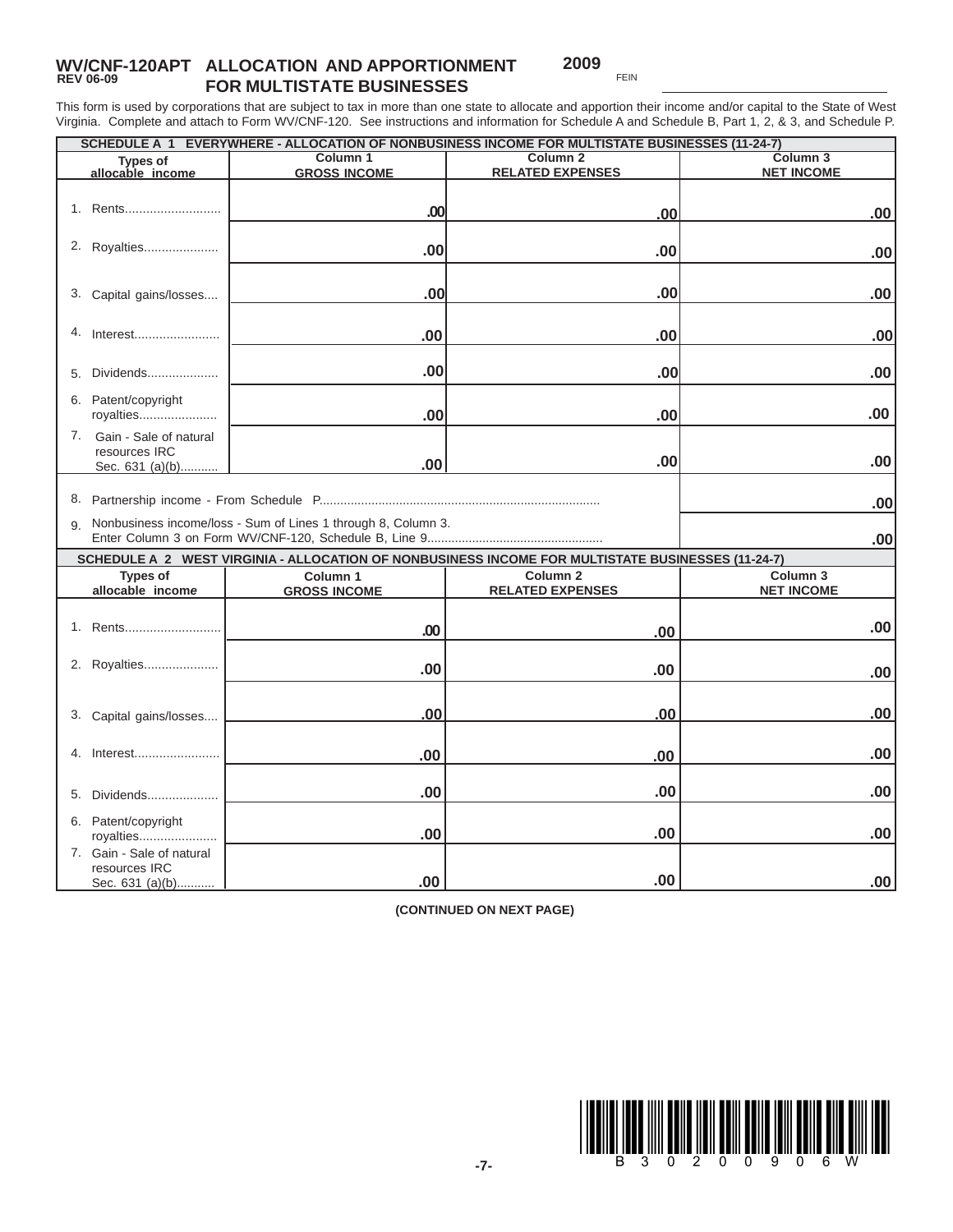## **WV/CNF-120APT ALLOCATION AND APPORTIONMENT 2009**<br>REV 06-09 FOR MULTISTATE BLISINESSES **FOR MULTISTATE BUSINESSES**

**2009**

|                                                                    | SCHEDULE A 2 WEST VIRGINIA - ALLOCATION OF NONBUSINESS INCOME FOR MULTISTATE BUSINESSES (11-24-7)                                                                                                                                                                                  |                                   | <b>Column 3- NET INCOME</b>                                                                                                              |
|--------------------------------------------------------------------|------------------------------------------------------------------------------------------------------------------------------------------------------------------------------------------------------------------------------------------------------------------------------------|-----------------------------------|------------------------------------------------------------------------------------------------------------------------------------------|
|                                                                    |                                                                                                                                                                                                                                                                                    |                                   | .00                                                                                                                                      |
|                                                                    |                                                                                                                                                                                                                                                                                    |                                   | .00                                                                                                                                      |
|                                                                    |                                                                                                                                                                                                                                                                                    |                                   |                                                                                                                                          |
|                                                                    |                                                                                                                                                                                                                                                                                    |                                   | .00)                                                                                                                                     |
|                                                                    |                                                                                                                                                                                                                                                                                    |                                   | .00                                                                                                                                      |
|                                                                    | 12. Federal depreciation/amortization on such facilities expensed in a prior year                                                                                                                                                                                                  |                                   | .00                                                                                                                                      |
|                                                                    | 13. Net nonbusiness income/loss allocated to West Virginia - Sum of Lines 9 through 12, Column 3.                                                                                                                                                                                  |                                   | .00                                                                                                                                      |
| <b>SCHEDULE B</b>                                                  | APPORTIONMENT FACTORS FOR MULTISTATE BUSINESSES/PARTNERSHIPS (11-24-7, AND 11-23-5)                                                                                                                                                                                                |                                   |                                                                                                                                          |
|                                                                    | LINES 1 & 2: Divide Column 1 by Column 2 and enter six (6) digit decimal in Column 3                                                                                                                                                                                               |                                   | LINE 5: Column 1 - Enter Line 3. Column 2- Line 3 less Line 4. Divide Column 1 by Column 2 and enter six (6) digit decimal in Column 3.  |
| PART 1-<br><b>REGULAR FACTOR</b>                                   | Column 1<br>West Virginia                                                                                                                                                                                                                                                          | Column <sub>2</sub><br>Everywhere | Column 3<br><b>Decimal Fraction</b>                                                                                                      |
| 1. Total Property                                                  | .00                                                                                                                                                                                                                                                                                | .00                               |                                                                                                                                          |
| 2. Total Payroll                                                   | .00                                                                                                                                                                                                                                                                                | .00.                              |                                                                                                                                          |
| 3. Total Sales                                                     | .00                                                                                                                                                                                                                                                                                | .00                               |                                                                                                                                          |
| 4. Sales to purchasers in<br>a state where you are<br>not taxable. |                                                                                                                                                                                                                                                                                    |                                   | .00                                                                                                                                      |
| 5. Adjusted sales                                                  | .00                                                                                                                                                                                                                                                                                |                                   | .00                                                                                                                                      |
| 6. Adjusted sales -<br>Enter Line 5 again                          | .00                                                                                                                                                                                                                                                                                |                                   | .00                                                                                                                                      |
|                                                                    |                                                                                                                                                                                                                                                                                    |                                   |                                                                                                                                          |
|                                                                    | 8. APPORTIONMENT FACTOR - Line 7 divided by the number 4, reduced by the number of factors<br>showing zero in Column 2, Lines 1, 2, 5, and 6. Enter six (6) digits after the decimal. Enter on<br>Form WV/CNF-120, Schedule A. Line 11 and on Form WV/CNF-120, Schedule B. Line 11 |                                   |                                                                                                                                          |
| PART 2 - MOTOR CARRIER FACTOR (11-24-7a)                           |                                                                                                                                                                                                                                                                                    |                                   | VEHICLE MILEAGE -Use for Corporate Income Tax only. Use Part 1 for Franchise Tax. Enter Column 3 on Form WV/CNF-120, Schedule B, Line 11 |
| Column 1                                                           |                                                                                                                                                                                                                                                                                    | Column <sub>2</sub>               | Column 3 - Decimal Fraction                                                                                                              |
| West Virginia                                                      |                                                                                                                                                                                                                                                                                    | Everywhere                        | (round to six (6) decimal places)                                                                                                        |
|                                                                    | PART 3 - FINANCIAL ORGANIZATION FACTOR (11-24-7b and 11-23-5a)<br>GROSS RECEIPTS - Enter Column 3 on Form WV/CNF-120, Schedule A, Line 11 and on Form WV/CNF-120, Schedule B, Line 11                                                                                              |                                   |                                                                                                                                          |
| Column <sub>1</sub>                                                |                                                                                                                                                                                                                                                                                    | Column <sub>2</sub>               | Column 3 - Decimal Fraction                                                                                                              |
| West Virginia                                                      |                                                                                                                                                                                                                                                                                    | Everywhere                        | (round to six (6) decimal places)                                                                                                        |
|                                                                    |                                                                                                                                                                                                                                                                                    |                                   | $\bullet$                                                                                                                                |

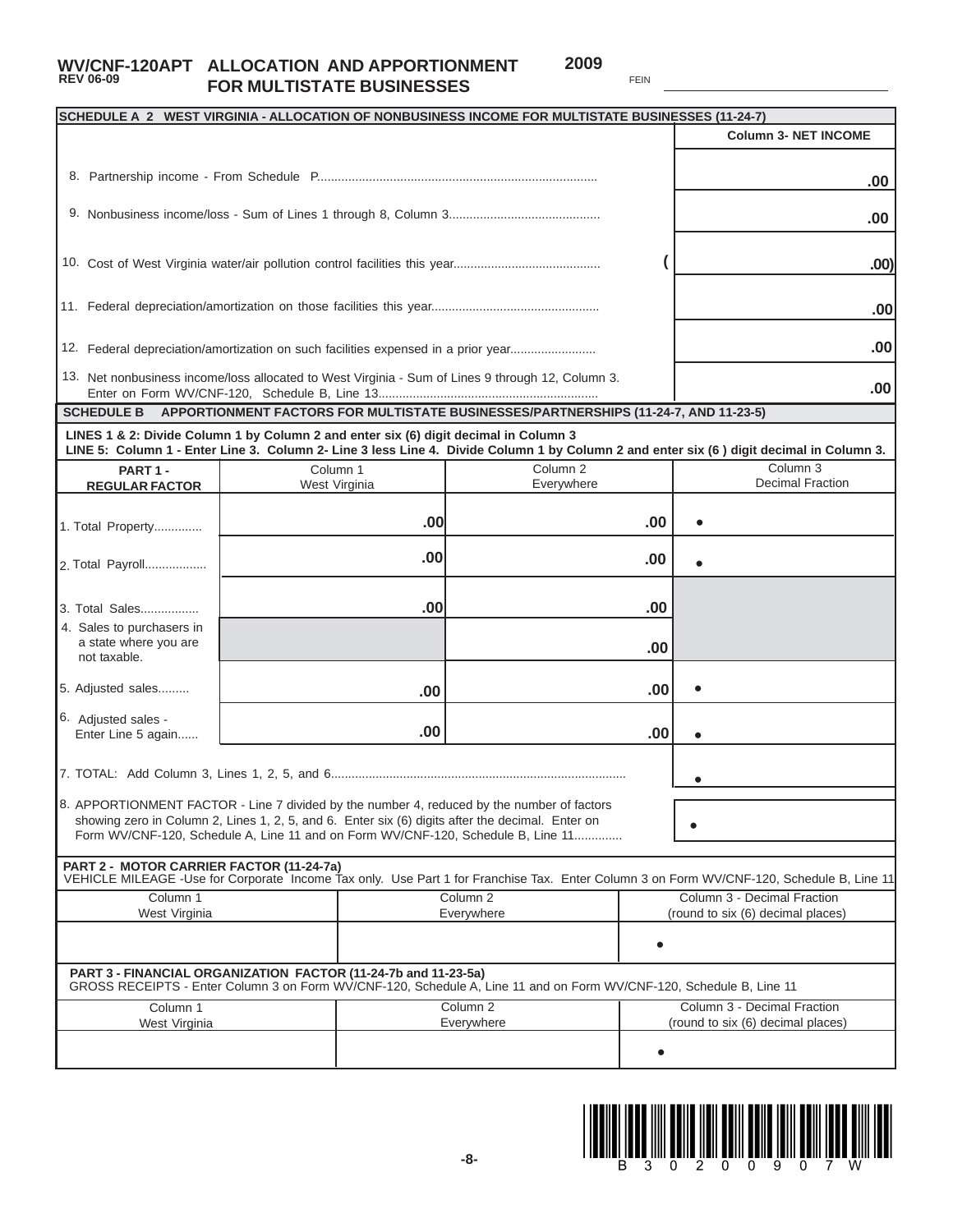#### **SCHEDULE P PARTNERSHIP INCOME/LOSS (11-24-7 (d)(5)) 2009 REV 06-09**

| ATTACH SEPARATE SCHEDULES FOR EACH PARTNERSHIP IN WHICH YOU ARE A PARTNER                                             |                                                                                 |                                      |                                   |                           |                        |                                                  |                                      |
|-----------------------------------------------------------------------------------------------------------------------|---------------------------------------------------------------------------------|--------------------------------------|-----------------------------------|---------------------------|------------------------|--------------------------------------------------|--------------------------------------|
| <b>FEIN</b>                                                                                                           |                                                                                 |                                      |                                   |                           |                        |                                                  |                                      |
| Corporate                                                                                                             |                                                                                 |                                      | <b>FEIN</b><br>Name of            |                           |                        |                                                  |                                      |
| partnership:<br>partner's name:                                                                                       |                                                                                 |                                      |                                   |                           |                        |                                                  |                                      |
| PART 1 COMPUTATION OF INCOME/LOSS REPORTABLE TO WEST VIRGINIA (SEE INSTRUCTIONS)                                      |                                                                                 |                                      |                                   |                           |                        |                                                  |                                      |
| Corporate partner's distributive share of:                                                                            |                                                                                 |                                      |                                   |                           |                        | 1                                                |                                      |
|                                                                                                                       |                                                                                 |                                      |                                   |                           |                        | $\overline{2}$                                   | .00                                  |
|                                                                                                                       |                                                                                 |                                      |                                   |                           |                        | $\sqrt{3}$                                       | .00 <sub>1</sub><br>.00              |
|                                                                                                                       |                                                                                 |                                      |                                   |                           |                        | $\overline{\mathbf{4}}$                          | .00                                  |
|                                                                                                                       |                                                                                 |                                      |                                   |                           |                        | l5                                               | .00 <sub>1</sub>                     |
|                                                                                                                       |                                                                                 |                                      |                                   |                           |                        | 6                                                | .00                                  |
|                                                                                                                       |                                                                                 |                                      |                                   |                           |                        |                                                  | .00)                                 |
| 8. TOTAL - Sum of Lines 5 through 7 - Enter this amount on Schedule A1, Line 8, Column 3 of Form WV/CNF-120APT        |                                                                                 |                                      |                                   |                           |                        | 8                                                |                                      |
|                                                                                                                       |                                                                                 |                                      |                                   |                           |                        | 9                                                | .00<br>.00                           |
|                                                                                                                       |                                                                                 |                                      |                                   |                           |                        | 10                                               | .00 <sub>1</sub>                     |
| 11. Apportionment factor - Part 3, Column 3, Line 6 (round to six (6) decimal places)                                 |                                                                                 |                                      |                                   | $\vert$ 11<br>$\bullet$   |                        |                                                  |                                      |
|                                                                                                                       | 12<br>.00 <sub>1</sub>                                                          |                                      |                                   |                           |                        |                                                  |                                      |
|                                                                                                                       |                                                                                 |                                      |                                   |                           |                        | 13                                               | .00                                  |
| 14. Partnership income/loss taxable in West Virginia - Add Lines 12 and 13. Enter this amount on Schedule A2, Line 8, |                                                                                 |                                      |                                   |                           |                        | 14                                               | .00                                  |
| PART 2 ALLOCATION OF NONBUSINESS INCOME FROM PARTNERSHIP                                                              |                                                                                 |                                      |                                   |                           |                        |                                                  |                                      |
| NOTE: See the instructions and information for Schedule A, Form WV/CNF-120APT                                         |                                                                                 |                                      |                                   |                           |                        |                                                  |                                      |
| Types of                                                                                                              | <b>GROSS INCOME</b>                                                             |                                      |                                   | <b>RELATED EXPENSES</b>   |                        | <b>NET INCOME</b>                                |                                      |
| allocable income                                                                                                      | Column 1<br>Everywhere                                                          | Column <sub>2</sub><br>West Virginia | Column <sub>3</sub><br>Everywhere | Column 4<br>West Virginia | Column 5<br>Everywhere |                                                  | Column <sub>6</sub><br>West Virginia |
| 1. Rents/royalties                                                                                                    | .00                                                                             | .00 <sub>1</sub>                     | .00                               | .00                       |                        | .00                                              | .00                                  |
| 2. Capital gains/losses                                                                                               | .00                                                                             | .00                                  | .00                               | .00                       |                        | .00                                              | .00                                  |
| 3. Gains - sales of natural<br>resources IRC Sec. 631(a)(b)                                                           | .00                                                                             | .00                                  | .00                               | .00                       |                        | .00                                              | .00                                  |
| 4. Interest and dividends                                                                                             | .00                                                                             | .00                                  | .00                               | .00                       |                        | .00                                              | .00                                  |
| 5. Patent/copyright royalties                                                                                         | .00                                                                             | .00                                  | .00                               | .00                       |                        | .00                                              | .00                                  |
|                                                                                                                       |                                                                                 |                                      |                                   |                           |                        | .00                                              | .00                                  |
| 7. TOTAL: Enter the total of Column 5 on Line 9, Part 1. Enter the total of Column 6 on Line 13, Part 1               |                                                                                 |                                      |                                   |                           |                        | .00                                              | .00                                  |
| PART 3 APPORTIONMENT FACTORS FOR PARTNERSHIP INCOME SUBJECT TO APPORTIONMENT                                          |                                                                                 |                                      |                                   |                           |                        |                                                  |                                      |
| NOTE: See the instructions and information for Schedule B, Form WV/CNF-120APT                                         |                                                                                 |                                      |                                   |                           |                        |                                                  | Column <sub>3</sub>                  |
| <b>Factors</b>                                                                                                        | Apportionment<br>Column 1<br>Column <sub>2</sub><br>West Virginia<br>Everywhere |                                      |                                   |                           |                        | Decimal Fraction-Column 1<br>divided by Column 2 |                                      |
|                                                                                                                       |                                                                                 |                                      | .00                               |                           | .00                    | $\bullet$                                        |                                      |
| 1. Partnership Property                                                                                               |                                                                                 |                                      |                                   |                           |                        |                                                  |                                      |
| 2. Partnership Payroll                                                                                                |                                                                                 |                                      | .00                               |                           | .00                    |                                                  |                                      |
| 3. Partnership Sales                                                                                                  |                                                                                 |                                      | .00                               |                           | .00                    |                                                  |                                      |
| 4. Partnership Sales                                                                                                  |                                                                                 |                                      | .00                               |                           | .00                    |                                                  |                                      |
|                                                                                                                       |                                                                                 |                                      |                                   |                           |                        |                                                  |                                      |
| 6. Apportionment Factor - Line 5 divided by the number 4, reduced by the number of factors, if any, showing zero in   |                                                                                 |                                      |                                   |                           |                        | $\bullet$                                        |                                      |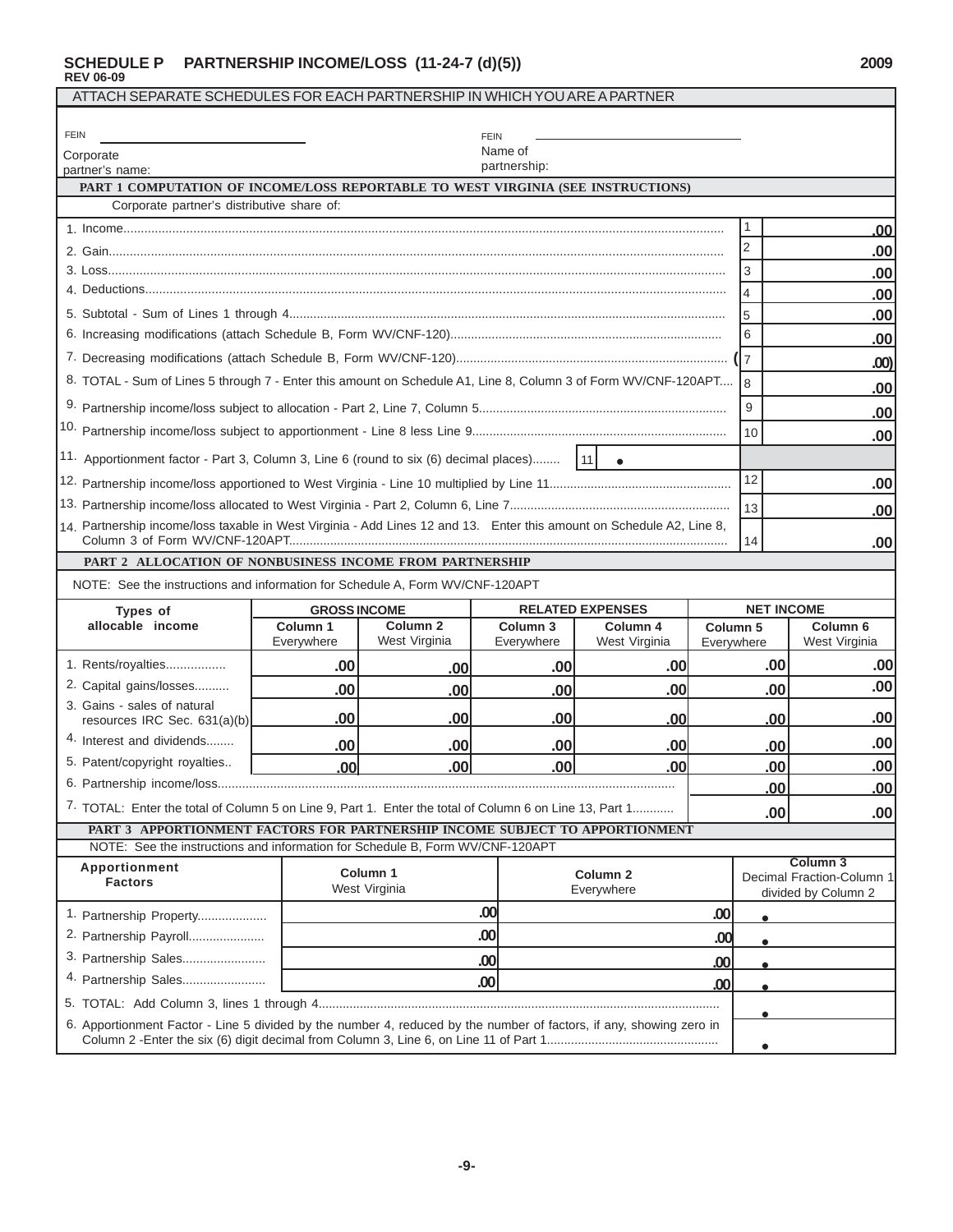

### **SUMMARY OF CORPORATION NET INCOME/BUSINESS FRANCHISE TAX CREDITS**

**2009**

|     | Name                                                                                                                                                                                                                                                                                                                                                                                                                                                                          | <b>FEIN</b>                                                             |                                                                        |  |  |  |  |  |
|-----|-------------------------------------------------------------------------------------------------------------------------------------------------------------------------------------------------------------------------------------------------------------------------------------------------------------------------------------------------------------------------------------------------------------------------------------------------------------------------------|-------------------------------------------------------------------------|------------------------------------------------------------------------|--|--|--|--|--|
|     | This form is used by corporations to summarize the tax credits that they claim against their corporate income tax and/or business franchise tax liability.<br>In addition to completing this summary form, each tax credit has a schedule or form that is used to determine the amount of credit that can be claimed.<br>Both this summary form and the appropriate credit calculation schedule(s) or form(s) must be attached to your return in order to claim a tax credit. |                                                                         |                                                                        |  |  |  |  |  |
|     | <b>TAX CREDITS</b><br>THE TOTAL AMOUNT OF CREDIT FOR EITHER TAX<br>CANNOT EXCEED THE TAX LIABILITY FOR THAT TAX                                                                                                                                                                                                                                                                                                                                                               | <b>COLUMN1</b><br><b>APPLICABLE TO</b><br><b>BUSINESS FRANCHISE TAX</b> | <b>COLUMN 2</b><br><b>APPLICABLE TO</b><br><b>CORPORATE INCOME TAX</b> |  |  |  |  |  |
|     | 1. Subsidiary Credit (§11-23-17(c)) -                                                                                                                                                                                                                                                                                                                                                                                                                                         | .00                                                                     |                                                                        |  |  |  |  |  |
|     | 2. Business & Occupation Tax Credit (§11-23-17(b)) -                                                                                                                                                                                                                                                                                                                                                                                                                          | .00                                                                     |                                                                        |  |  |  |  |  |
|     | 3. Research and Development Projects Credit (§11-13D-3(f)) -                                                                                                                                                                                                                                                                                                                                                                                                                  | .00.                                                                    | .00                                                                    |  |  |  |  |  |
|     | 4. Strategic Research and Development Tax Credit (§11-13R) -                                                                                                                                                                                                                                                                                                                                                                                                                  | .00                                                                     | .00.                                                                   |  |  |  |  |  |
|     | 5. High-Growth Business Investment Tax Credit (§11-13U-4) -                                                                                                                                                                                                                                                                                                                                                                                                                   | .00                                                                     | .00.                                                                   |  |  |  |  |  |
| 6.  | Business Investment & Job Expansion Credit (§11-13C),<br>Form WV/BCS-A, and WV/BCS-1 or WV/BCS-Small *, **                                                                                                                                                                                                                                                                                                                                                                    | .00                                                                     | .00.                                                                   |  |  |  |  |  |
|     | 7. Economic Opportunity Tax Credit (§11-13Q) -                                                                                                                                                                                                                                                                                                                                                                                                                                | .00                                                                     | .00                                                                    |  |  |  |  |  |
|     | 8. Industrial Expansion/Revitalization Credit (§11-13D) Schedule I*                                                                                                                                                                                                                                                                                                                                                                                                           | .00                                                                     |                                                                        |  |  |  |  |  |
|     | 9. Manufacturing Investment Tax Credit (§11-13S) -                                                                                                                                                                                                                                                                                                                                                                                                                            | .00                                                                     | .00.                                                                   |  |  |  |  |  |
|     | 10. Residential Housing Development Projects Credit (§11-13D) -                                                                                                                                                                                                                                                                                                                                                                                                               | .00                                                                     |                                                                        |  |  |  |  |  |
|     | 11. Coal Loading Facilities Credit (§11-13E) - Schedule C                                                                                                                                                                                                                                                                                                                                                                                                                     | .00.                                                                    |                                                                        |  |  |  |  |  |
|     | 12. Historic Rehabilitated Buildings Investment Credit                                                                                                                                                                                                                                                                                                                                                                                                                        |                                                                         | .00.                                                                   |  |  |  |  |  |
|     | 13. West Virginia Neighborhood Investment Program                                                                                                                                                                                                                                                                                                                                                                                                                             | .00                                                                     | .00.                                                                   |  |  |  |  |  |
|     | 14. Environmental Agricultural Equipment Tax Credit (§11-13K) -<br>Form WV/AG-1                                                                                                                                                                                                                                                                                                                                                                                               |                                                                         | .00                                                                    |  |  |  |  |  |
|     | 15. Electric and Gas Utilities Rate Reduction Credit (§11-24-11) -                                                                                                                                                                                                                                                                                                                                                                                                            |                                                                         | .00.                                                                   |  |  |  |  |  |
| 16. | Telephone Utilities Rate Reduction Credit (§11-24-11a) -                                                                                                                                                                                                                                                                                                                                                                                                                      |                                                                         | .00.                                                                   |  |  |  |  |  |
|     | 17. West Virginia Military Incentive Credit (§11-24-12) -                                                                                                                                                                                                                                                                                                                                                                                                                     |                                                                         | .00                                                                    |  |  |  |  |  |
|     | 18. Aerospace Industrial Facility Investment Credit (§11-13D-3f) -                                                                                                                                                                                                                                                                                                                                                                                                            | .00.                                                                    | .00.                                                                   |  |  |  |  |  |

**(CONTINUED ON NEXT PAGE)**

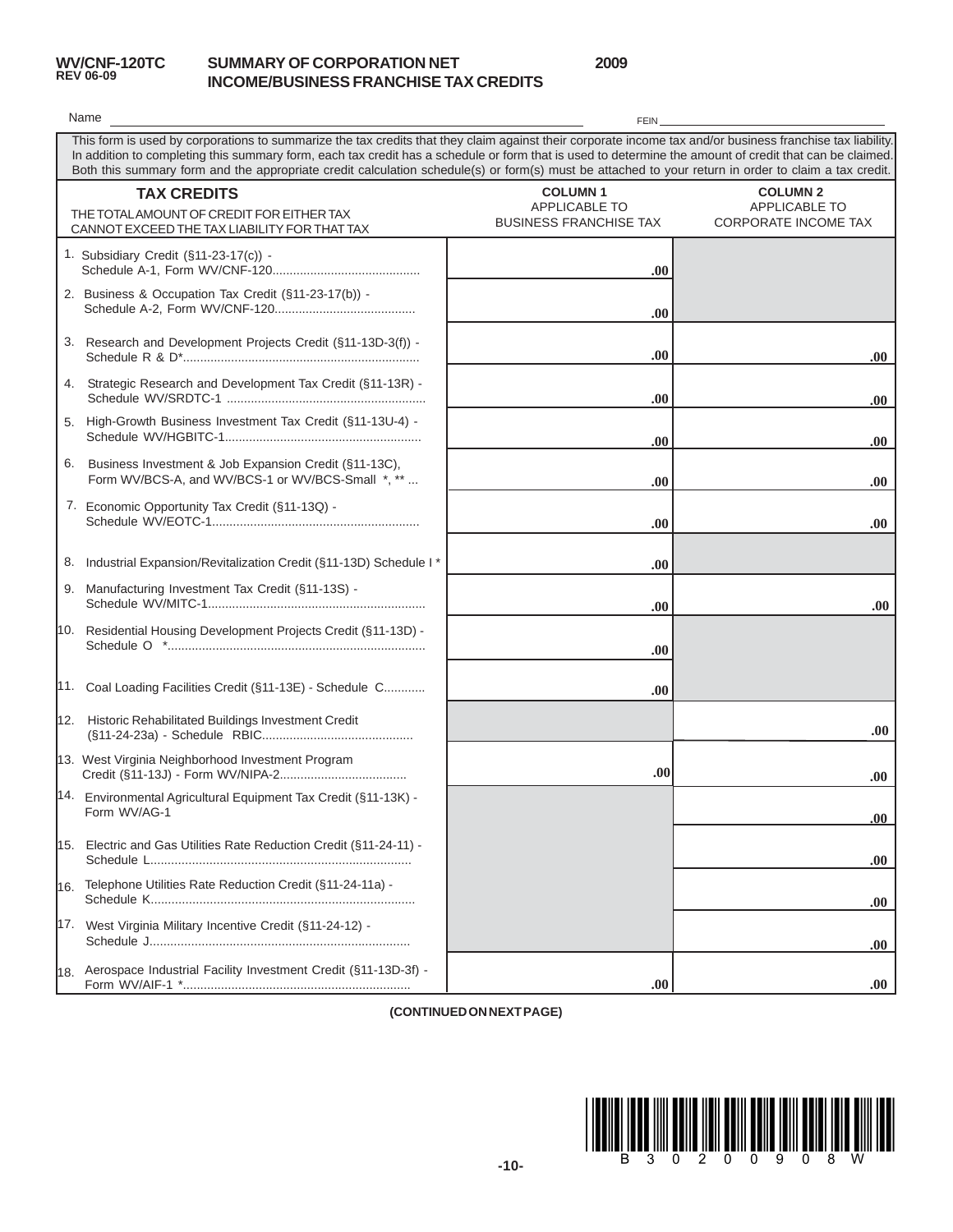### **SUMMARY OF CORPORATION NET INCOME/BUSINESS FRANCHISE TAX CREDITS**

**2009**

| (CONTINUED)                                                                                                | <b>COLUMN1</b><br><b>APPLICABLE TO</b><br><b>BUSINESS FRANCHISE TAX</b> | <b>COLUMN 2</b><br><b>APPLICABLE TO</b><br><b>CORPORATE INCOME TAX</b> |
|------------------------------------------------------------------------------------------------------------|-------------------------------------------------------------------------|------------------------------------------------------------------------|
| 19. Credit for utility taxpayers with net operating loss<br>carryovers. (§11-24-11b) - Schedule WV/UNOLC-1 |                                                                         | .00.                                                                   |
| 20. Apprentice Training Tax Credit (§11-13w)-                                                              | .00.                                                                    | .00.                                                                   |
| [21. Film Industry Investment Tax Credit (§11-13x) -                                                       | .00.                                                                    | .00.                                                                   |
| 22.<br>Financial Organization Goodwill Tax Credit (§11-23-5a(g)) -                                         | .00.                                                                    |                                                                        |
| 23. Manufacturing Property Tax Adjustment Credit                                                           | .00.                                                                    | .00.                                                                   |
| 24. Financial Organization Transition Credit (§11-24-9b) -<br>Schedule WV/FOTC-1                           |                                                                         | .00.                                                                   |
| 25. TOTAL CREDITS - Add Lines 1 through 24                                                                 | .00.                                                                    | .00.                                                                   |
|                                                                                                            | Enter on Line 8 of<br>Form WV/CNF-120                                   | Enter on Line 13 of<br>Form WV/CNF-120                                 |

Attach this form and the appropriate computation schedules/forms and documentation to your return to support the credits claimed.

\* No credit is available to any taxpayer for Investment placed in service or use after December 31, 2002. Taxpayers who gained entitlement to the tax credit prior to January 1, 2003, retain that entitlement and may apply the credit in due course pursuant to the requirements and limitations of the original credit entitlement period.

\*\*Transition rules may apply.

**WV/CNF-120TC**<br>REV 06-09

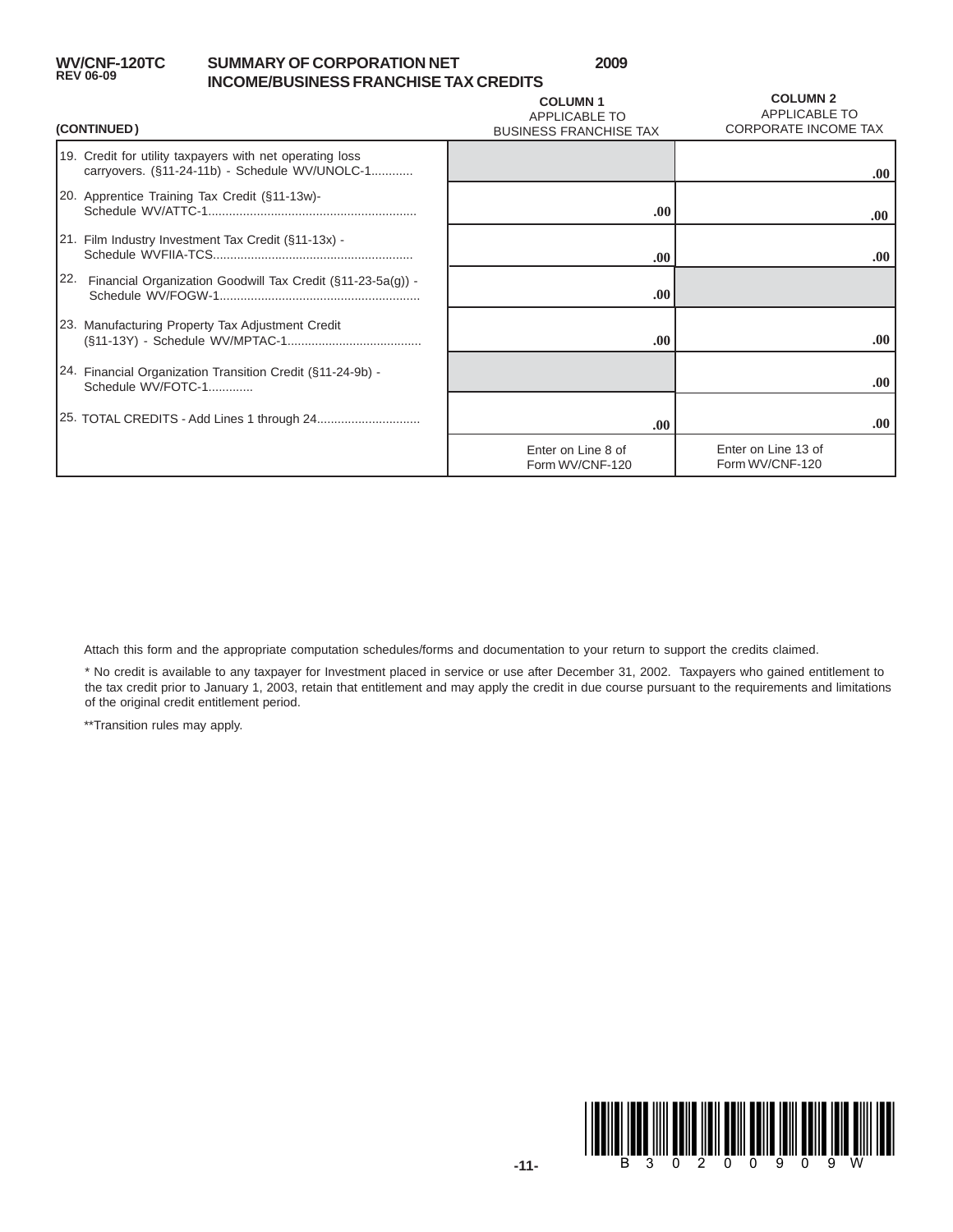**REV 06-09**

| NAME_                                                  |                                                                                                                             |     |                    | <b>FEIN</b>        |                  |                     |                  |
|--------------------------------------------------------|-----------------------------------------------------------------------------------------------------------------------------|-----|--------------------|--------------------|------------------|---------------------|------------------|
| PART I - All filers must complete this part            |                                                                                                                             |     |                    |                    |                  |                     |                  |
|                                                        |                                                                                                                             |     |                    |                    |                  | 1                   | .00.             |
|                                                        |                                                                                                                             |     |                    |                    |                  | $\mathfrak{D}$      | .00              |
|                                                        |                                                                                                                             |     |                    |                    |                  | 3                   | .00              |
|                                                        | IF LINE 3 IS LESS THAN \$12,000, DO NOT COMPLETE LINES 4 OR 5. ENTER ZERO ON LINE 6.                                        |     |                    |                    |                  |                     |                  |
|                                                        |                                                                                                                             |     |                    |                    | .00              |                     |                  |
|                                                        | 5. Enter the Franchise tax after credits from your 2008 return (see instructions)                                           |     |                    | 5                  | .00              |                     |                  |
|                                                        |                                                                                                                             |     |                    |                    |                  | 6                   | .00              |
|                                                        |                                                                                                                             |     |                    |                    |                  |                     |                  |
|                                                        |                                                                                                                             |     |                    |                    |                  | 7                   | .00              |
|                                                        |                                                                                                                             |     |                    |                    |                  | 8                   | .00 <sub>1</sub> |
|                                                        | IF LINE 9 IS LESS THAN \$850, DO NOT COMPLETE LINES 10 OR 11. ENTER ZERO ON LINE 12.                                        |     |                    |                    |                  | 9                   | .00              |
|                                                        |                                                                                                                             |     |                    |                    |                  |                     |                  |
|                                                        |                                                                                                                             |     |                    | 110                | .00              |                     |                  |
|                                                        | 11. Enter the Income tax after credits from your 2008 return (see instructions)                                             |     |                    | 111                | .00              |                     |                  |
|                                                        |                                                                                                                             |     |                    |                    |                  | 12                  | .00              |
|                                                        |                                                                                                                             |     |                    |                    |                  |                     |                  |
|                                                        |                                                                                                                             |     |                    |                    |                  | 13                  | .00              |
|                                                        | IF LINE 13 IS ZERO, DO NOT COMPLETE THIS FORM! YOU ARE NOT SUBJECT TO THE PENALTY.                                          |     |                    |                    |                  |                     |                  |
|                                                        | REFER TO THE INSTRUCTIONS TO DETERMINE YOUR OPTIONS FOR CALCULATING THE UNDERPAYMENT PENALTY.                               |     |                    |                    |                  |                     |                  |
|                                                        | 14. Determine your penalty by completing Part II, Part III, and Part IV below. Enter                                        |     |                    | 14                 | .00              |                     |                  |
|                                                        | 15. If you are requesting a waiver of the penalty calculated, check here.                                                   |     |                    |                    |                  |                     |                  |
|                                                        | PART II: If you are using the Annualized Income Worksheet to compute your underpayment and penalty, complete Part II        |     |                    |                    |                  |                     |                  |
|                                                        | Section 1. ANNUALIZED INCOME INSTALLMENT - (Lines 1 and 4 multistate taxpayers use apportioned figures.)                    |     |                    |                    |                  |                     |                  |
|                                                        | Column B: 3 months                                                                                                          |     | Column C: 6 months |                    |                  | Column D: 9 months  |                  |
| 1. Enter the WV taxable                                |                                                                                                                             |     |                    |                    |                  |                     |                  |
| income for each Period                                 |                                                                                                                             | .00 |                    | .00                |                  |                     | .00              |
| 2. Annualization amounts                               | 4                                                                                                                           |     | $\overline{2}$     |                    |                  | 1.3333              |                  |
| 3. Multiply Line 1 by Line 2                           |                                                                                                                             | .00 |                    | .00                |                  |                     | .00              |
|                                                        | Column A: 3 months                                                                                                          |     | Column B: 5 months | Column C: 8 months |                  | Column D: 11 months |                  |
| 4. Enter the WV taxable                                |                                                                                                                             |     |                    |                    |                  |                     |                  |
| income for each Period                                 | .00                                                                                                                         |     | .00                |                    | .00 <sub>l</sub> |                     | .00              |
| 5. Annualization amounts                               | 4                                                                                                                           |     | 2.4                | 1.5                |                  | 1.09091             |                  |
|                                                        |                                                                                                                             |     |                    |                    |                  |                     |                  |
| 6. Multiply Line 4 by Line 5                           | .00                                                                                                                         |     | .00                |                    | .00              |                     | .00              |
|                                                        | (Line 7: In Column A, enter the amount from Line 6, Column A. In Columns B, C & D, enter the smaller of the amounts in each |     |                    |                    |                  |                     |                  |
| column from Line 3 or Line 6.<br>7. Annualized Taxable |                                                                                                                             |     |                    |                    |                  |                     |                  |
| Income                                                 | .00                                                                                                                         |     | .00                |                    | .00.             |                     | .00              |
| 8. Tax Rate                                            | 0.085                                                                                                                       |     | 0.085              | 0.085              |                  | 0.085               |                  |
| 9. Annualized Tax.<br>Multiply Line 7 by Line 8.       | .00                                                                                                                         |     | .00                |                    | .00              |                     | .00              |
| 10. Tax Credits. Enter credits                         |                                                                                                                             |     |                    |                    |                  |                     |                  |
| from Line 13 of<br>Form CNF-120 in each                | .00                                                                                                                         |     | .00                |                    | .00.             |                     | .00              |
| column<br>11. Subtract Line 10 from                    |                                                                                                                             |     |                    |                    |                  |                     |                  |
| Line 9. If zero or less,<br>enter -0-                  | .00                                                                                                                         |     | .00                |                    | .00              |                     | .00              |
| 12. Applicable Percentage                              | 0.225                                                                                                                       |     | 0.45               | 0.675              |                  | 0.9                 |                  |
| 13. Multiply Line 11 by Line 12                        |                                                                                                                             |     |                    |                    |                  |                     |                  |
|                                                        | .00                                                                                                                         |     | .00                |                    | .00              |                     | .00.             |

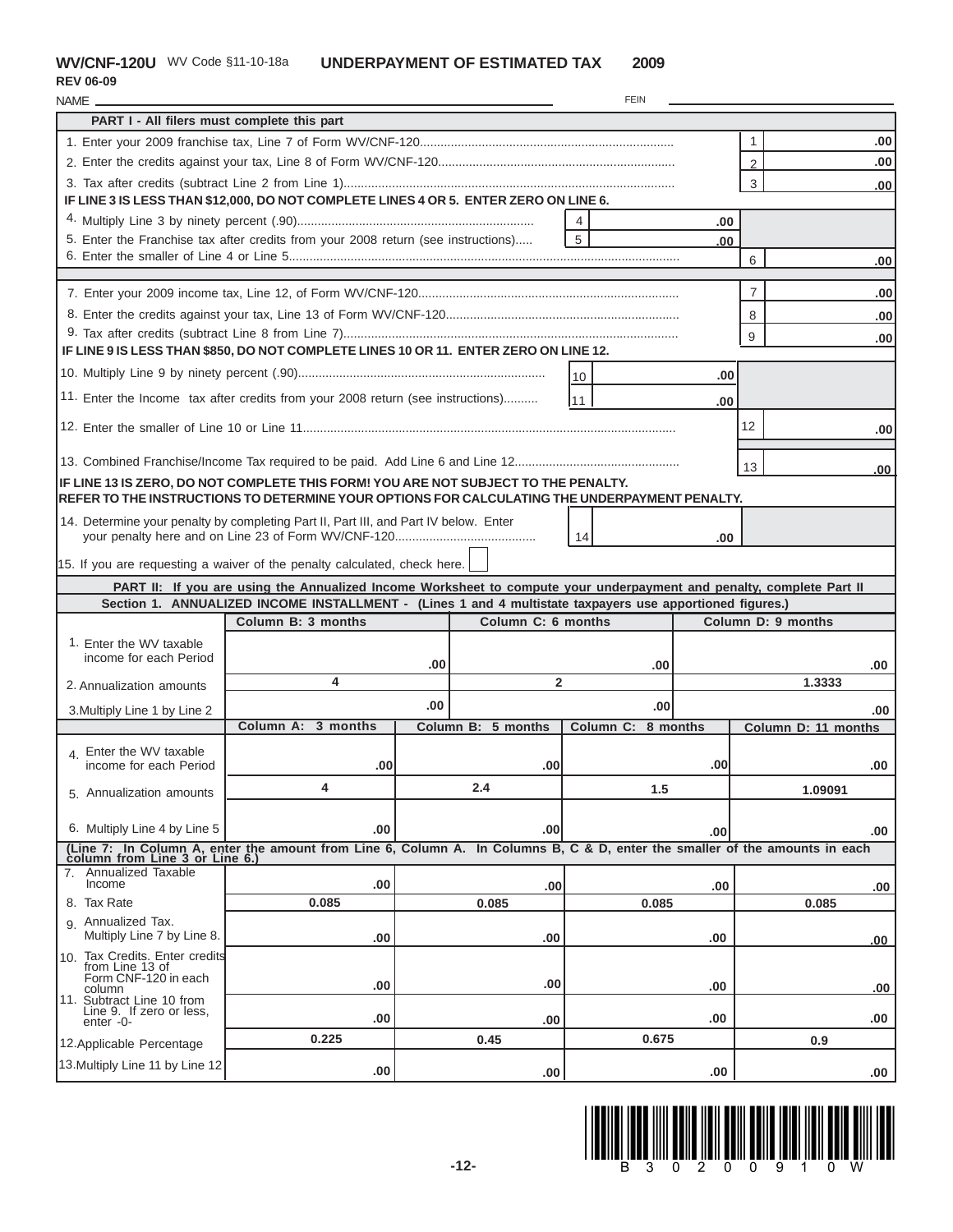### **WV/CNF-120U** WV Code §11-10-18a

**REV 06-09**

**COMPLETE LINES 14 THROUGH 20 FOR ONE COLUMN BEFORE GOING TO THE NEXT COLUMN**

|                                                                                 |                                                                                                                              |     | <b>Column A</b>    | <b>Column B</b>    | <b>Column C</b> |            | <b>Column D</b>     |            |
|---------------------------------------------------------------------------------|------------------------------------------------------------------------------------------------------------------------------|-----|--------------------|--------------------|-----------------|------------|---------------------|------------|
|                                                                                 |                                                                                                                              |     |                    | .00                |                 | .00        |                     | .00        |
|                                                                                 | 15. Subtract Line 14 from Line 13. If zero or less, enter -0-                                                                |     | .00                | .00                |                 | .00        |                     | <u>.00</u> |
|                                                                                 | 16. Enter 1/4 of Line 12 of Part I in each column                                                                            |     | .00                | .00                |                 | .00        |                     | .00        |
|                                                                                 | 17. Enter the amount from Line 19 of the previous column of                                                                  |     |                    | <u>.00</u>         |                 |            |                     |            |
|                                                                                 |                                                                                                                              |     | .00                |                    |                 | 00<br>.00  |                     | <u>.00</u> |
|                                                                                 | 19. Subtact Line 15 from Line 18. If zero or less, enter -0-                                                                 |     | .00                | .00                |                 |            |                     | .00        |
|                                                                                 | 20. Required Installment. Enter the smaller of Line 15 or Line 18                                                            |     | .00                | .00<br>.00         |                 | .00<br>.00 |                     | .00        |
|                                                                                 | SECTION 2. ANNUALIZED FRANCHISE INSTALLMENT - (Lines 21 and 24 Multistate taxpayers use apportioned figures.)                |     |                    |                    |                 |            |                     |            |
|                                                                                 | Column B: 3 months                                                                                                           |     | Column C: 6 months |                    |                 |            | Column D: 9 months  |            |
| 21. Enter the WV taxable<br>capital for each Period                             |                                                                                                                              |     |                    |                    |                 |            |                     |            |
|                                                                                 |                                                                                                                              | .00 |                    | .00                |                 |            |                     | .00        |
| 22. Annualization Amounts<br>23. Multiply Line 21 by                            | 4                                                                                                                            |     | 2                  |                    |                 |            | 1.3333              |            |
| Line 22                                                                         |                                                                                                                              | .00 |                    | .00                |                 |            |                     | .00        |
|                                                                                 | Column A:3 months                                                                                                            |     | Column B: 5 months | Column C: 8 months |                 |            | Column D: 11 months |            |
| 24. Enter the WV taxable                                                        |                                                                                                                              |     |                    |                    |                 |            |                     |            |
| capital for each Period                                                         | .00                                                                                                                          |     | .00                |                    | .00             |            |                     | .00        |
| 25. Annualization amounts                                                       | 4                                                                                                                            |     | 2.4                | 1.5                |                 |            | 1.09091             |            |
| 26. Multiply Line 24<br>by Line 25                                              | .00                                                                                                                          |     | .00                |                    | .00             |            |                     | .00        |
|                                                                                 | Line 27: In Column A, enter the amount from Line 26, Column A. In Columns B, C & D, enter the smaller of the amounts in each |     |                    |                    |                 |            |                     |            |
| column from Line 23 or Line 26.<br>27. Annualized Taxable                       |                                                                                                                              |     |                    |                    |                 |            |                     |            |
| Capital.                                                                        | .00                                                                                                                          |     | .00                |                    | .00             |            |                     | .00        |
| 28. Tax Rate                                                                    | 0.0048                                                                                                                       |     | 0.0048             | 0.0048             |                 |            | 0.0048              |            |
| 29. Annualized Tax. Multiply<br>Line 27 by Line 28                              | .00                                                                                                                          |     | .00                |                    | .00             |            |                     | .00        |
| 30. Tax Credits. Enter credits<br>from Line 8 of Form<br>CNF-120 in each column | .00                                                                                                                          |     | .00                |                    | .00             |            |                     |            |
| 31. Subtract Line 30 from                                                       |                                                                                                                              |     |                    |                    |                 |            |                     | .00        |
| Line 29. If zero or less,<br>enter -0-                                          | .00                                                                                                                          |     | .00                |                    | .00             |            |                     | .00        |
| 32. Applicable Percentage                                                       | 0.225                                                                                                                        |     | 0.45               | 0.675              |                 |            | 0.9                 |            |
| 33. Multiply Line 31 by Line 32                                                 | .00 <sub>1</sub>                                                                                                             |     | .00                |                    | .00 l           |            |                     | .00        |
| Add amounts in all prev-                                                        | <b>COMPLETE LINES 34 THROUGH 40 FOR ONE COLUMN BEFORE GOING TO THE NEXT COLUMN</b>                                           |     |                    |                    |                 |            |                     |            |
| 34 <sub>1</sub><br>ious columns of Line 40                                      |                                                                                                                              |     | .00                |                    | .00             |            |                     | .00        |
| 35. Subtract Line 34 from<br>Line 33. If zero or less,<br>$enter -0-$           | .00                                                                                                                          |     | .00                |                    | .00             |            |                     | .00        |
| 36. Enter 1/4 of Line 6 of<br>Part I in each column                             | .00                                                                                                                          |     | .00                |                    | .00             |            |                     | .00        |
| 37. Enter the amount from<br>Line 39 of the previous                            |                                                                                                                              |     | .00                |                    |                 |            |                     |            |
| column of this worksheet<br>38. Add Lines 36 and 37                             | .00                                                                                                                          |     | .00                |                    | .00<br>.00      |            |                     | .00<br>.00 |
| 39. Subtract Line 35 from<br>Line 38. If zero or less,                          |                                                                                                                              |     |                    |                    |                 |            |                     |            |
| enter -0-<br>40. Required Installment.                                          | .00                                                                                                                          |     | .00                |                    | .00             |            |                     |            |
| Enter the smaller of<br>Line 35 or Line 38                                      | .00                                                                                                                          |     | .00                |                    | .00             |            |                     | .00        |
|                                                                                 | SECTION 3. COMBINED INCOME/FRANCHISE ANNUALIZED INSTALLMENT: Add Lines 20 and 40. Enter on Part III, Line 2                  |     |                    |                    |                 |            |                     |            |
| <b>Combined Annualized</b><br>41.<br>Income/Franchise                           |                                                                                                                              |     | .00                |                    | .00             |            |                     |            |
| Installment                                                                     | .00                                                                                                                          |     |                    |                    |                 |            |                     | .00        |

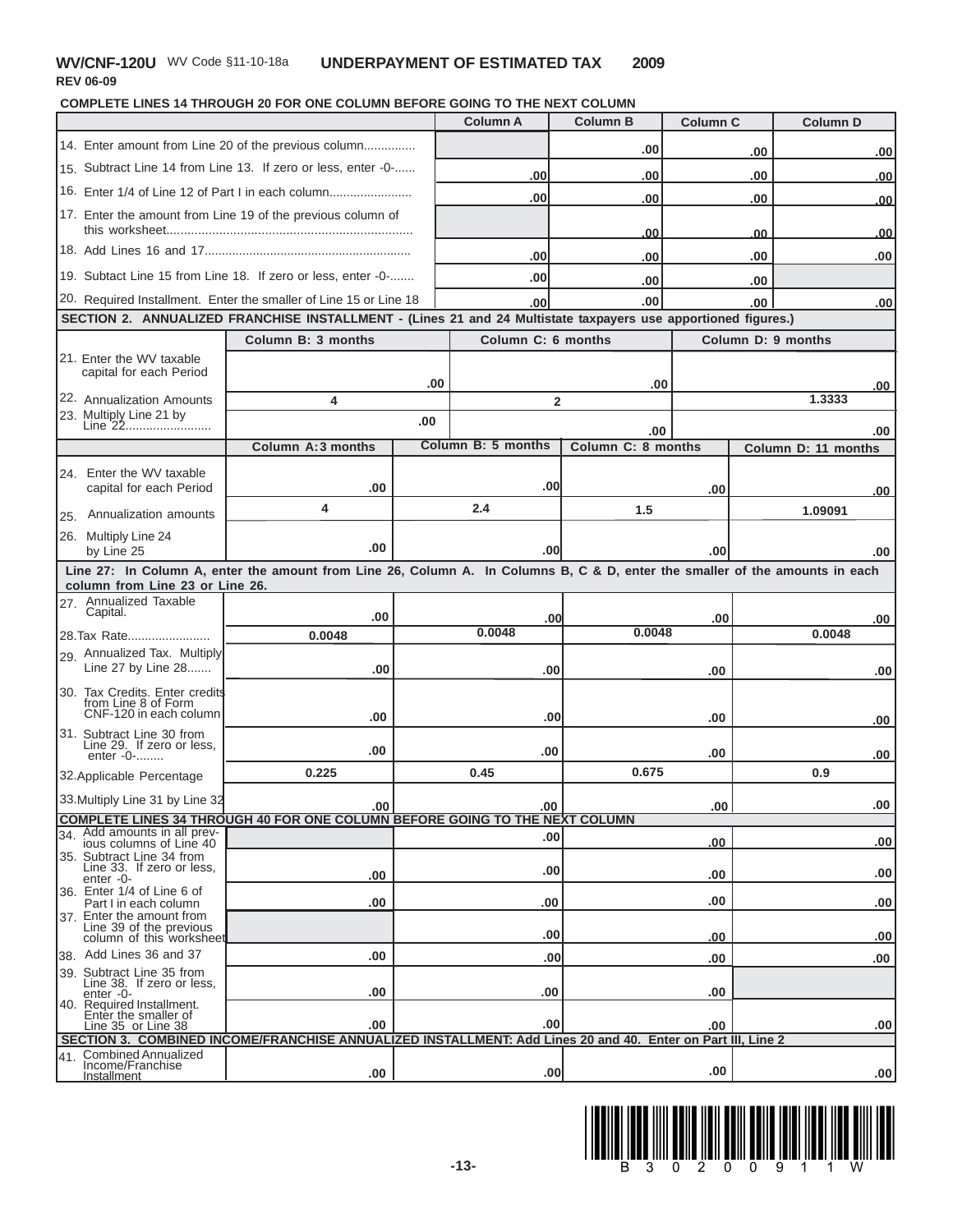NAME

FEIN

| 1. Installment Due Dates, Enter in Columns A - D the 15th day<br>of the 4th, 6th, 9th, and 12th months of your tax year<br>2. If you are using the annualized method, enter the amounts<br>from Part II, Line 41; otherwise, enter 1/4 of Line 13 of Part I<br>.00<br>.00<br>.00<br> 00 <br>3. Estimated payments (see instructions). If Line 3 is greater<br>than or equal to Line 2 for all columns, stop here; you are<br>.00<br>.00<br>.00<br>.00<br>COMPLETE LINES 4 THROUGH 10 FOR ONE COLUMN BEFORE GOING TO THE NEXT COLUMN<br>4. Enter the amount, if any, from Line 10 of the previous column<br>.00<br>.00<br>.00<br>.00<br>.00<br>.00<br>.00 | PART III: Compute your underpayment | <b>Column A</b> | <b>Column B</b> | <b>Column C</b> | <b>Column D</b> |
|----------------------------------------------------------------------------------------------------------------------------------------------------------------------------------------------------------------------------------------------------------------------------------------------------------------------------------------------------------------------------------------------------------------------------------------------------------------------------------------------------------------------------------------------------------------------------------------------------------------------------------------------------------|-------------------------------------|-----------------|-----------------|-----------------|-----------------|
|                                                                                                                                                                                                                                                                                                                                                                                                                                                                                                                                                                                                                                                          |                                     |                 |                 |                 |                 |
|                                                                                                                                                                                                                                                                                                                                                                                                                                                                                                                                                                                                                                                          |                                     |                 |                 |                 |                 |
|                                                                                                                                                                                                                                                                                                                                                                                                                                                                                                                                                                                                                                                          |                                     |                 |                 |                 |                 |
|                                                                                                                                                                                                                                                                                                                                                                                                                                                                                                                                                                                                                                                          |                                     |                 |                 |                 |                 |
|                                                                                                                                                                                                                                                                                                                                                                                                                                                                                                                                                                                                                                                          |                                     |                 |                 |                 |                 |
|                                                                                                                                                                                                                                                                                                                                                                                                                                                                                                                                                                                                                                                          |                                     |                 |                 |                 |                 |
|                                                                                                                                                                                                                                                                                                                                                                                                                                                                                                                                                                                                                                                          |                                     |                 |                 |                 |                 |
|                                                                                                                                                                                                                                                                                                                                                                                                                                                                                                                                                                                                                                                          |                                     |                 |                 |                 |                 |
|                                                                                                                                                                                                                                                                                                                                                                                                                                                                                                                                                                                                                                                          |                                     |                 |                 |                 | .00             |
|                                                                                                                                                                                                                                                                                                                                                                                                                                                                                                                                                                                                                                                          |                                     |                 |                 |                 | .00             |
| 7. In Column A enter the value from Line 3. In Column B-D,<br>subtract Line 6 from Line 5. If zero or less, enter -0-                                                                                                                                                                                                                                                                                                                                                                                                                                                                                                                                    |                                     |                 |                 |                 |                 |
| .00<br>.00<br>.00<br>8. If Line 7 is zero, subtract Line 5 from Line 6. Otherwise                                                                                                                                                                                                                                                                                                                                                                                                                                                                                                                                                                        |                                     |                 |                 |                 | .00             |
| .00<br>00                                                                                                                                                                                                                                                                                                                                                                                                                                                                                                                                                                                                                                                |                                     |                 |                 |                 |                 |
| 9. UNDERPAYMENT: If Line 2 is equal to or more than Line 7.<br>subtract Line 7 from Line 2. Enter the result here and go to                                                                                                                                                                                                                                                                                                                                                                                                                                                                                                                              |                                     |                 |                 |                 |                 |
| Line 4 of the next column. Otherwise, go to Line 10<br>.00<br>.00<br>.00                                                                                                                                                                                                                                                                                                                                                                                                                                                                                                                                                                                 |                                     |                 |                 |                 | .00             |
| 10. OVERPAYMENT: If Line 7 is more than Line 2, subtract                                                                                                                                                                                                                                                                                                                                                                                                                                                                                                                                                                                                 |                                     |                 |                 |                 |                 |
| Line 2 from Line 7. Enter the result here and go to Line 4                                                                                                                                                                                                                                                                                                                                                                                                                                                                                                                                                                                               |                                     |                 |                 |                 |                 |
| .00<br>.00<br>.00<br>.00<br>PART IV: Figure the penalty                                                                                                                                                                                                                                                                                                                                                                                                                                                                                                                                                                                                  |                                     |                 |                 |                 |                 |
| 11. Enter the date of the installment payment or the unextended                                                                                                                                                                                                                                                                                                                                                                                                                                                                                                                                                                                          |                                     |                 |                 |                 |                 |
| due date of your annual return, whichever is earlier                                                                                                                                                                                                                                                                                                                                                                                                                                                                                                                                                                                                     |                                     |                 |                 |                 |                 |
| 12. Enter the number of days from the due date of the installment<br>on Part III, Line 1 to the date shown on Part IV, Line 11                                                                                                                                                                                                                                                                                                                                                                                                                                                                                                                           |                                     |                 |                 |                 |                 |
| 13. Enter the number of days on Line 12 before 7/1/2009                                                                                                                                                                                                                                                                                                                                                                                                                                                                                                                                                                                                  |                                     |                 |                 |                 |                 |
| 14. Enter the number of days on Line 12 after 6/30/2009 and                                                                                                                                                                                                                                                                                                                                                                                                                                                                                                                                                                                              |                                     |                 |                 |                 |                 |
| 15. Enter the number of days on Line 12 after 12/31/2009 and                                                                                                                                                                                                                                                                                                                                                                                                                                                                                                                                                                                             |                                     |                 |                 |                 |                 |
| 16. Enter the number of days on Line 12 after 6/30/2010 and                                                                                                                                                                                                                                                                                                                                                                                                                                                                                                                                                                                              |                                     |                 |                 |                 |                 |
| 17. Underpayment on Part III, Line 9 x (number of days on Line                                                                                                                                                                                                                                                                                                                                                                                                                                                                                                                                                                                           |                                     |                 |                 |                 |                 |
| .00<br>.00<br>.00                                                                                                                                                                                                                                                                                                                                                                                                                                                                                                                                                                                                                                        |                                     |                 |                 |                 | .00             |
| 18. Underpayment on Part III, Line 9 x (number of days on Line<br>.00<br>.00                                                                                                                                                                                                                                                                                                                                                                                                                                                                                                                                                                             |                                     |                 |                 |                 |                 |
| .00<br>19. Underpayment on Part III, Line 9 x (number of days on Line                                                                                                                                                                                                                                                                                                                                                                                                                                                                                                                                                                                    |                                     |                 |                 |                 | .00             |
| .00<br>.00<br>.00<br>.00                                                                                                                                                                                                                                                                                                                                                                                                                                                                                                                                                                                                                                 |                                     |                 |                 |                 |                 |
| 20. Underpayment on Part III, Line 9 x (number of days on Line                                                                                                                                                                                                                                                                                                                                                                                                                                                                                                                                                                                           |                                     |                 |                 |                 |                 |
| .00<br>.00<br>.00<br>.00                                                                                                                                                                                                                                                                                                                                                                                                                                                                                                                                                                                                                                 |                                     |                 |                 |                 |                 |
| .00<br>.00<br>.00                                                                                                                                                                                                                                                                                                                                                                                                                                                                                                                                                                                                                                        |                                     |                 |                 |                 | .00             |
| 22. PENALTY DUE - Add Columns A - D, Line 21. Enter here and on Line 14 of Part I and on Line 23 of Form WV/CNF-120                                                                                                                                                                                                                                                                                                                                                                                                                                                                                                                                      |                                     |                 |                 |                 | .00             |

**\*SEE INSTRUCTIONS TO DETERMINE RATES IN EFFECT FOR THESE PERIODS**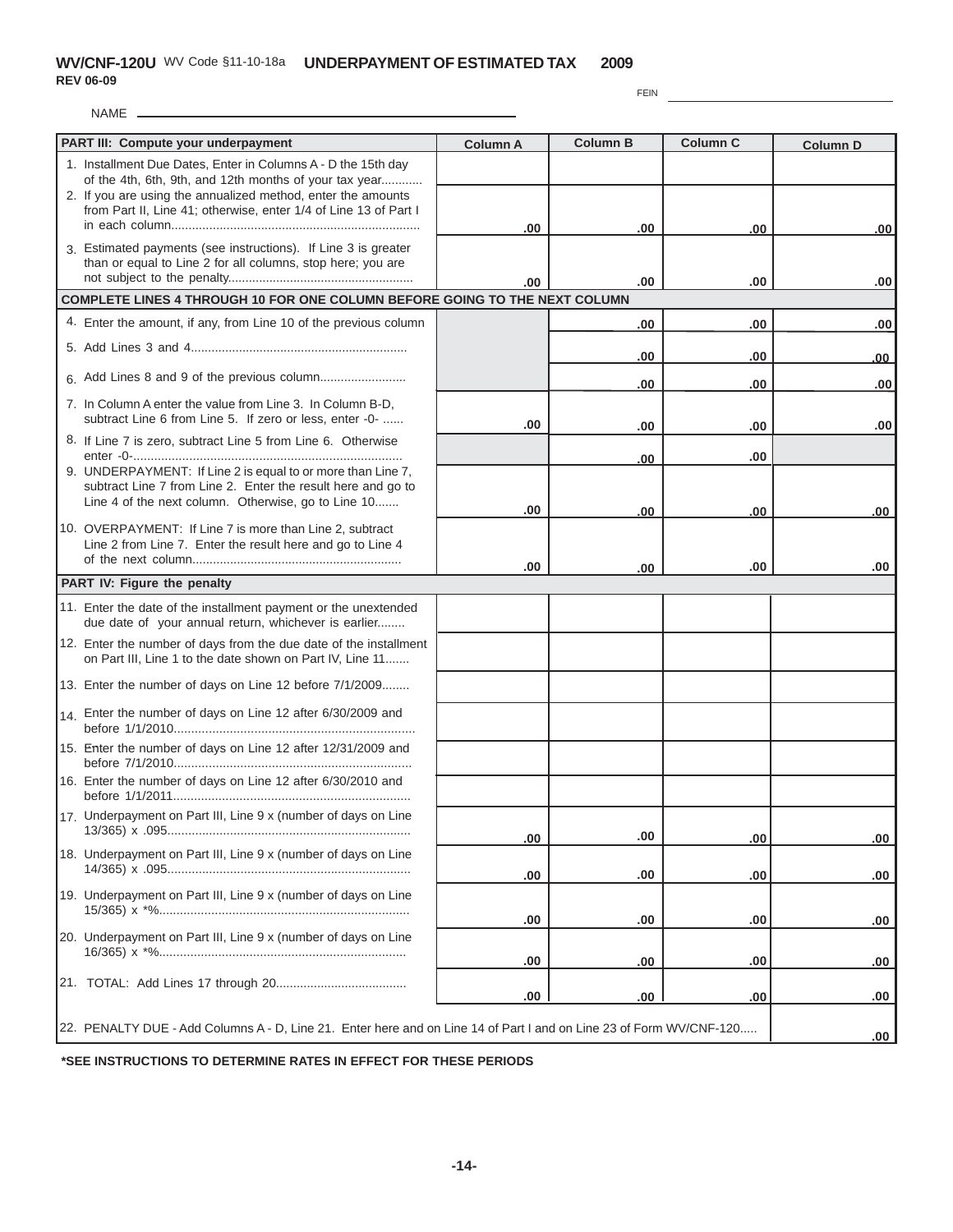#### **WV/CNF-120T WEST VIRGINIA TENTATIVE REV 06-09 CORPORATION NET INCOME/BUSINESS FRANCHISE TAX RETURN**

|                                                  |                           |                            |                                                     |               |           |    |      | <b>FEIN</b>                                                                                                                                 |            |           |             |                       |
|--------------------------------------------------|---------------------------|----------------------------|-----------------------------------------------------|---------------|-----------|----|------|---------------------------------------------------------------------------------------------------------------------------------------------|------------|-----------|-------------|-----------------------|
| <b>TAX YEAR</b>                                  |                           |                            |                                                     | <b>ENDING</b> |           |    |      | <b>EXTENDED</b>                                                                                                                             |            |           |             |                       |
| <b>BEGINNING</b>                                 | <b>MM</b>                 | DD                         | YYYY                                                |               | <b>MM</b> | DD | YYYY | <b>DUE DATE</b>                                                                                                                             | <b>MM</b>  | <b>DD</b> | <b>YYYY</b> |                       |
| BUSINESS NAME AND ADDRESS                        |                           |                            |                                                     |               |           |    |      | FORM OF BUSINESS: (CHECK ONLY ONE)                                                                                                          |            |           |             |                       |
|                                                  |                           |                            |                                                     |               |           |    |      | <b>CORPORATION</b><br><b>NONPROFIT</b>                                                                                                      |            |           |             |                       |
|                                                  |                           |                            |                                                     |               |           |    |      |                                                                                                                                             |            |           |             |                       |
|                                                  |                           |                            |                                                     |               |           |    |      | Has form 7004 or 8868 been filed with the<br>Internal Revenue Service for this taxable year?<br><b>NO</b>                                   | <b>YES</b> |           |             |                       |
| <b>Complete Lines 1 through 5</b>                |                           |                            |                                                     |               |           |    |      |                                                                                                                                             |            |           |             |                       |
|                                                  |                           |                            |                                                     |               |           |    |      |                                                                                                                                             |            |           |             |                       |
|                                                  |                           |                            | 1. Tentative West Virginia Business Franchise Tax   |               |           |    |      |                                                                                                                                             |            |           |             | $\boldsymbol{\omega}$ |
|                                                  |                           |                            |                                                     |               |           |    |      |                                                                                                                                             |            |           |             |                       |
|                                                  |                           |                            | 2. Tentative West Virginia Corporate Net Income Tax |               |           |    |      |                                                                                                                                             |            |           |             | ω                     |
|                                                  |                           | 3. Less Estimated Payments |                                                     |               |           |    |      |                                                                                                                                             |            |           |             | $\boldsymbol{\omega}$ |
|                                                  |                           |                            |                                                     |               |           |    |      |                                                                                                                                             |            |           |             |                       |
|                                                  | 4. Less Prior Year Credit |                            |                                                     |               |           |    |      |                                                                                                                                             |            |           |             | $\boldsymbol{\omega}$ |
|                                                  |                           |                            |                                                     |               |           |    |      |                                                                                                                                             |            |           |             |                       |
| 5. Balance Due                                   |                           |                            |                                                     |               |           |    |      |                                                                                                                                             |            |           |             | $\boldsymbol{\omega}$ |
| my knowledge and belief it is true and complete. |                           |                            |                                                     |               |           |    |      | Under penalties of perjury, I declare that I have examined this return (including accompanying schedules and statements) and to the best of |            |           |             |                       |
|                                                  |                           |                            |                                                     |               |           |    |      |                                                                                                                                             |            |           |             |                       |
|                                                  |                           |                            |                                                     |               |           |    |      |                                                                                                                                             |            |           |             |                       |
|                                                  |                           |                            |                                                     |               |           |    |      |                                                                                                                                             |            |           |             |                       |
| <b>SIGNATURE</b>                                 |                           |                            |                                                     | <b>TITLE</b>  |           |    |      | <b>DATE</b>                                                                                                                                 |            |           |             |                       |
|                                                  |                           |                            |                                                     |               |           |    |      |                                                                                                                                             |            |           |             |                       |
|                                                  |                           |                            |                                                     |               |           |    |      |                                                                                                                                             |            |           |             |                       |
|                                                  |                           |                            |                                                     |               |           |    |      |                                                                                                                                             |            |           |             |                       |

Make check payable and remit to: **West Virginia State Tax Department Internal Auditing Division PO Box 1202 Charleston, West Virginia 25324-1202**

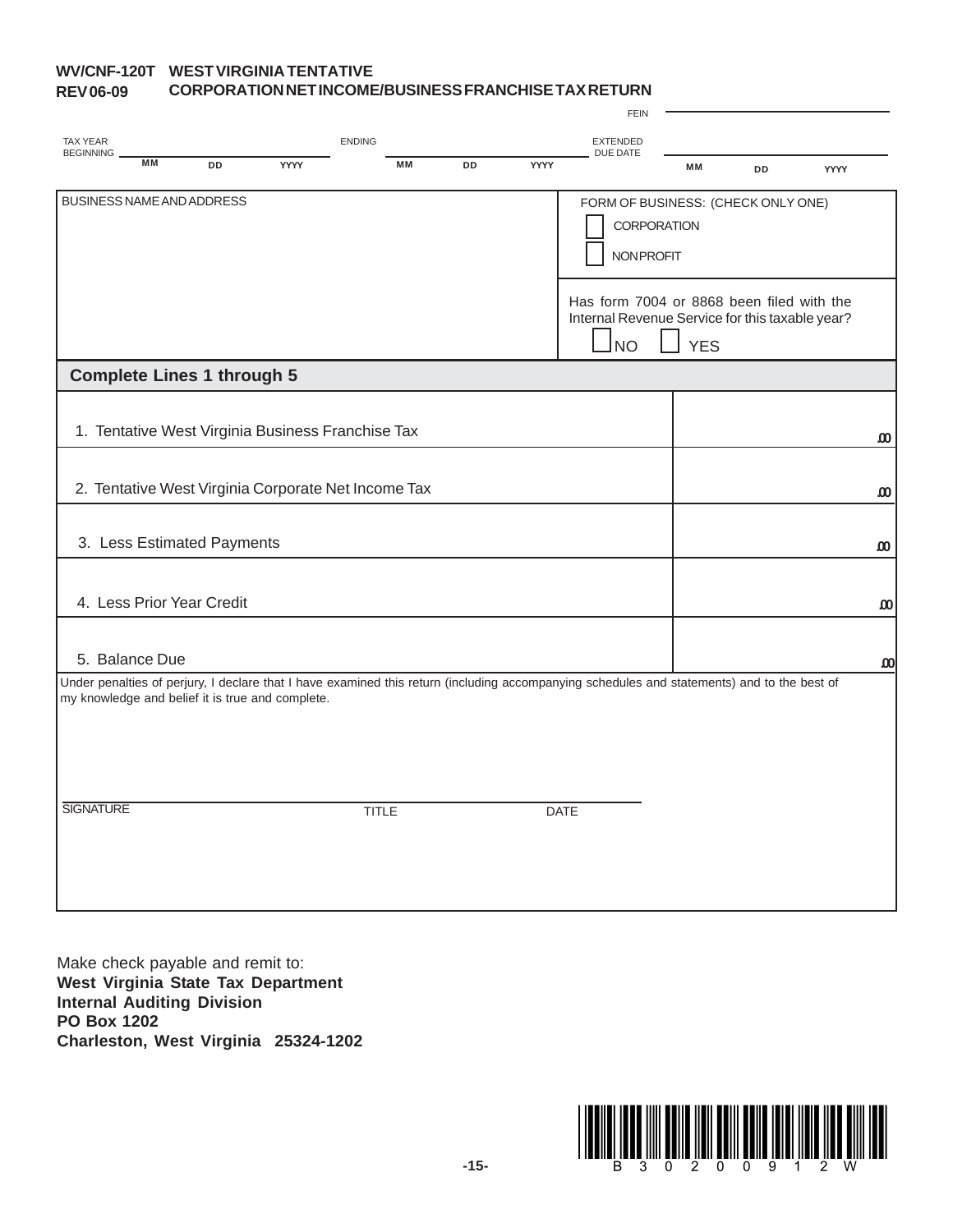# **WEST VIRGINIA TENTATIVE CORPORATION NET INCOME/BUSINESS FRANCHISE TAX RETURN**

**NOTE:** This form is to be used for making tentative Corporation Net Income/Business Franchise Tax Payments and is not a substitute for filing of the actual annual return (Form WV/CNF-120).

**WHO MAY FILE** — Any taxpayer who has filed Federal Form 7004 and/or 8868 and expects to owe West Virginia Corporation Net Income and/or Business Franchise Tax for the taxable year. Any taxpayer granted an extension of time to file a federal return is automatically granted the same extension of time to file their West Virginia return. An extension of time for filing does not extend the time for payment. To avoid interest and additions to tax for late payment, use this return to make a tentative payment pending the filing of your annual return.

**WHEN TO FILE** — **Corporations** — On or before the fifteenth day of the third month following the close of the taxable year. **Tax exempt organizations with unrelated business income** — On or before the fifteenth day of the fifth month following the close of the taxable year.

**CLAIMING OF TENTATIVE PAYMENT** — A tentative payment made by filing Form WV/CNF-120T must be claimed on Line 17 of your annual return (Form WV/CNF-120).

DO NOT SEND A COPY OF YOUR FEDERAL FORM 7004 OR 8868 WITH THIS RETURN. Instead, attach it to your annual return and enter the extended date on the face of the return.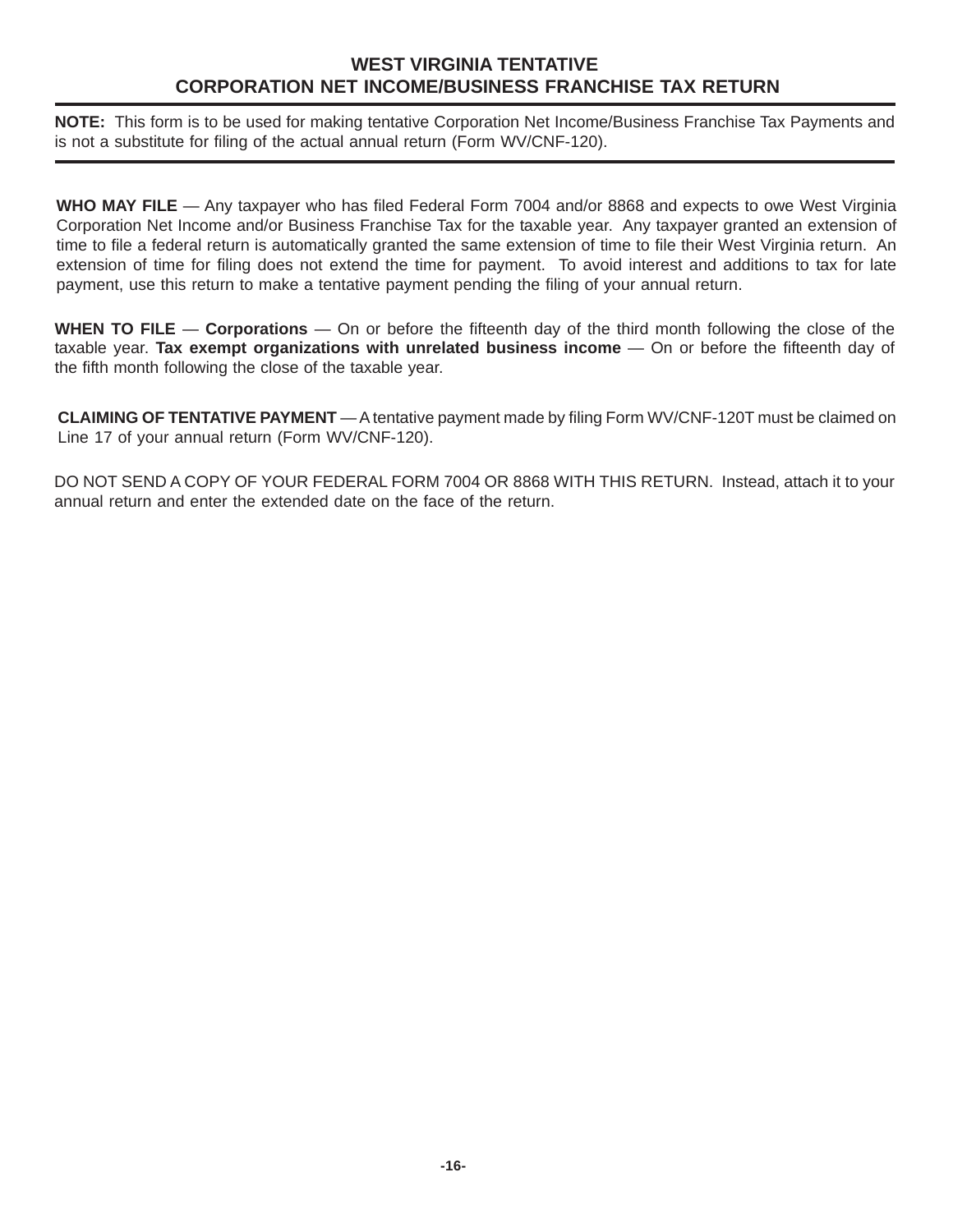### **SCHEDULE UB 1 UNITARY COMBINED INCOME METHOD OF REPORTING**

NAME

| <b>REV 06-09</b> |  |
|------------------|--|
|------------------|--|

FEIN

COMMON YEAR ENDING

FOR THE UNITARY

BUSINESS GROUP MM DD YYYY **List all members.** See specific instructions.  $\sqrt{\frac{1}{2}}$  Year ending  $\sqrt{\frac{1}{2}}$ 

 $\overline{a}$ 

|      |      |             | rear ending |                 |
|------|------|-------------|-------------|-----------------|
| Name | FEIN | $\mbox{MM}$ | <b>YYYY</b> | Stoup<br>Number |
|      |      |             |             |                 |
|      |      |             |             |                 |
|      |      |             |             |                 |
|      |      |             |             |                 |
|      |      |             |             |                 |
|      |      |             |             |                 |
|      |      |             |             |                 |
|      |      |             |             |                 |
|      |      |             |             |                 |
|      |      |             |             |                 |
|      |      |             |             |                 |
|      |      |             |             |                 |
|      |      |             |             |                 |
|      |      |             |             |                 |
|      |      |             |             |                 |
|      |      |             |             |                 |
|      |      |             |             |                 |
|      |      |             |             |                 |
|      |      |             |             |                 |
|      |      |             |             |                 |
|      |      |             |             |                 |
|      |      |             |             |                 |
|      |      |             |             |                 |
|      |      |             |             |                 |
|      |      |             |             |                 |
|      |      |             |             |                 |
|      |      |             |             |                 |
|      |      |             |             |                 |
|      |      |             |             |                 |
|      |      |             |             |                 |
|      |      |             |             |                 |
|      |      |             |             |                 |
|      |      |             |             |                 |
|      |      |             |             |                 |
|      |      |             |             |                 |
|      |      |             |             |                 |
|      |      |             |             |                 |
|      |      |             |             |                 |
|      |      |             |             |                 |
|      |      |             |             |                 |
|      |      |             |             |                 |
|      |      |             |             |                 |
|      |      |             |             |                 |
|      |      |             |             |                 |
|      |      |             |             |                 |

## **NOTE: AFTER COMPLETING THIS SCHEDULE, SEE SCHEDULE UB INSTRUCTIONS FOR COMPLETING FORM WV/CNF-120**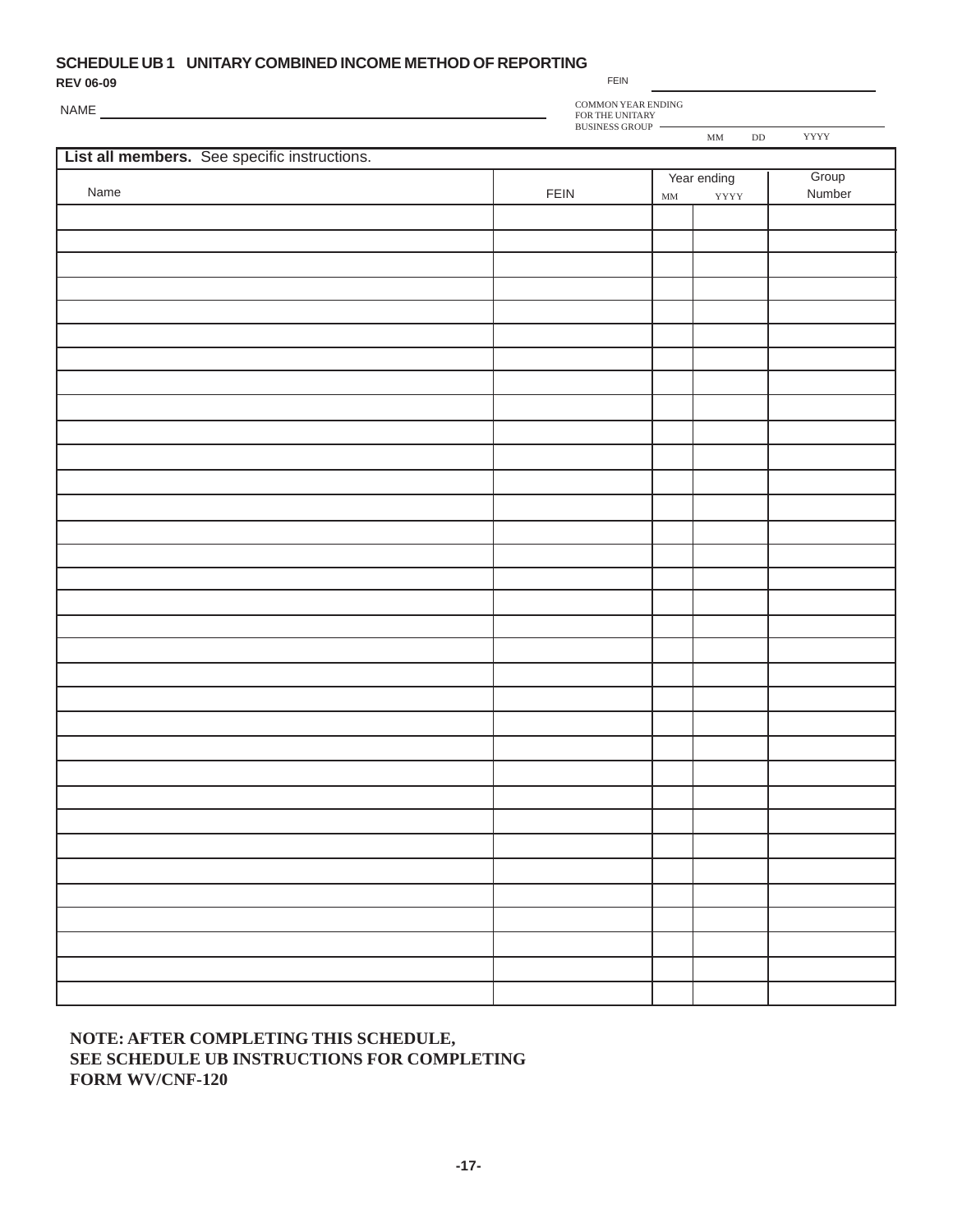# **SCHEDULE UB 2 2009 REV 06-09**

| <b>FEIN</b><br>NAME_                                                                                      |                                           |                                         |                                                                                        |                                                                                        |  |  |
|-----------------------------------------------------------------------------------------------------------|-------------------------------------------|-----------------------------------------|----------------------------------------------------------------------------------------|----------------------------------------------------------------------------------------|--|--|
| BUSINESS FRANCHISE TAX - CALCULATION OF WV TAXABLE CAPITAL FOR COMBINED GROUP (11-23-3(b)(2))             |                                           |                                         |                                                                                        |                                                                                        |  |  |
|                                                                                                           | GROUP <sub>1</sub><br>Regular<br>Entities | GROUP <sub>2</sub><br>Motor<br>Carriers | <b>GROUP 3</b><br>Financial organizations<br>having their commercial<br>domicile in WV | GROUP 4<br>Financial organizations<br>not having their<br>commercial domicile<br>in WV |  |  |
| DOLLAR AMOUNT OF COMMON AND PREFERRED STOCK                                                               |                                           |                                         |                                                                                        |                                                                                        |  |  |
|                                                                                                           | .00                                       | .00                                     | .00                                                                                    | .00                                                                                    |  |  |
|                                                                                                           | .00                                       | .00                                     | .00                                                                                    | .00                                                                                    |  |  |
|                                                                                                           | .00                                       | .00                                     | .00                                                                                    | .00                                                                                    |  |  |
| <b>PAID IN CAPITAL SURPLUS</b>                                                                            |                                           |                                         |                                                                                        |                                                                                        |  |  |
|                                                                                                           | .00                                       | .00                                     | .00                                                                                    | .00                                                                                    |  |  |
|                                                                                                           | .00                                       | .00                                     | .00                                                                                    | .00                                                                                    |  |  |
|                                                                                                           | .00                                       | .00                                     | .00                                                                                    | .00                                                                                    |  |  |
| RETAINED EARNINGS - APPROPRIATED AND UNAPPROPRIATED                                                       |                                           |                                         |                                                                                        |                                                                                        |  |  |
|                                                                                                           | .00                                       | .00                                     | .00                                                                                    | .00                                                                                    |  |  |
|                                                                                                           | .00                                       | .00                                     | .00                                                                                    | .00                                                                                    |  |  |
|                                                                                                           | .00                                       | .00                                     | .00                                                                                    | .00                                                                                    |  |  |
| <b>ADJUSTMENTS TO SHAREHOLDERS EQUITY</b>                                                                 |                                           |                                         |                                                                                        |                                                                                        |  |  |
|                                                                                                           | .00                                       | .00                                     | .00                                                                                    | .00                                                                                    |  |  |
|                                                                                                           | .00                                       | .00                                     | .00                                                                                    | .00                                                                                    |  |  |
|                                                                                                           | .00                                       | .00                                     | .00                                                                                    | .00                                                                                    |  |  |
|                                                                                                           | .00                                       | .00                                     | .00                                                                                    | .00                                                                                    |  |  |
| 14. Less cost of Treasury Stock (average)                                                                 | .00                                       | .00                                     | .00                                                                                    | .00                                                                                    |  |  |
| 15. Capital: Subtract Line 14 from Line 13                                                                | .00                                       | .00                                     | .00                                                                                    | .00                                                                                    |  |  |
| 16. Multiplier for obligations/investments<br>allowance (round to six (6) decimal places)                 |                                           |                                         |                                                                                        |                                                                                        |  |  |
| 17. Obligations/investments allowance -<br>Line 15 multiplied by Line 16                                  | .00                                       | .00                                     | .00                                                                                    | .00                                                                                    |  |  |
| 18. Adusted Capital: Subtract Line 17 from                                                                | .00                                       | .00                                     | .00                                                                                    | .00                                                                                    |  |  |
| 19. Apportionment factor (round to six (6)                                                                |                                           |                                         |                                                                                        |                                                                                        |  |  |
|                                                                                                           |                                           |                                         |                                                                                        |                                                                                        |  |  |
| 20. Taxable capital - Line 18 multiplied by Line 19                                                       | .00                                       | .00                                     | .00                                                                                    | .00                                                                                    |  |  |
| 21. Combined total taxable capital (add Line 20 from Groups 1 through 4) Enter on Form WV/CNF-120, Line 5 |                                           |                                         |                                                                                        | .00                                                                                    |  |  |

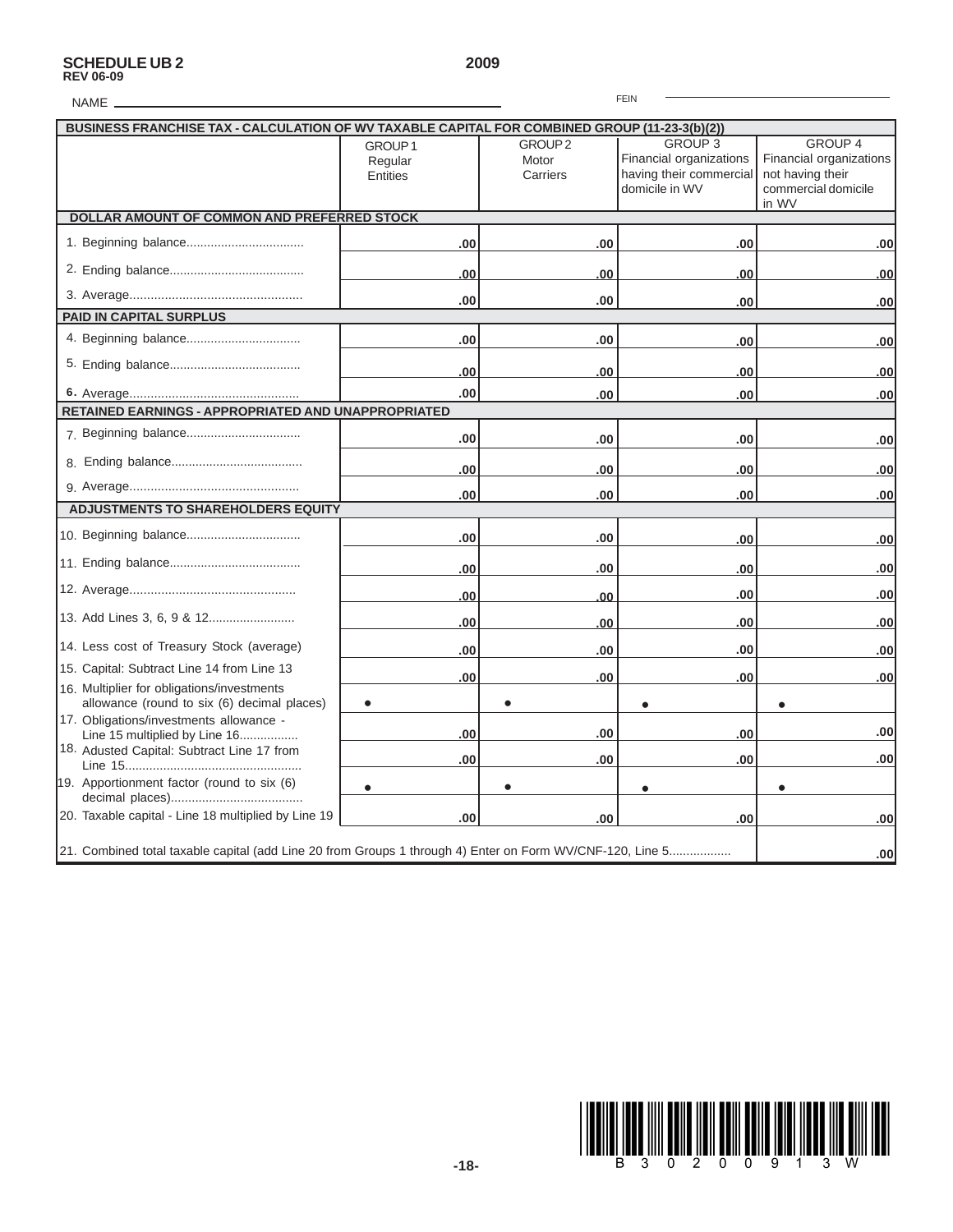# **SCHEDULE UB 3 2009 REV 06-09**

| <b>NAME</b><br><b>FEIN</b>                                                                     |                                                  |                                         |                                                                                            |                                                                                                   |  |  |
|------------------------------------------------------------------------------------------------|--------------------------------------------------|-----------------------------------------|--------------------------------------------------------------------------------------------|---------------------------------------------------------------------------------------------------|--|--|
| <b>CORPORATE INCOME TAX - CALCULATION OF WV TAXABLE INCOME FOR COMBINED GROUP (11-24-6)</b>    |                                                  |                                         |                                                                                            |                                                                                                   |  |  |
|                                                                                                | GROUP <sub>1</sub><br>Regular<br><b>Entities</b> | GROUP <sub>2</sub><br>Motor<br>Carriers | GROUP <sub>3</sub><br>Financial organizations<br>having their commercial<br>domicile in WV | GROUP <sub>4</sub><br>Financial organizations<br>not having their<br>commercial domicile<br>in WV |  |  |
| <b>PART 1 - INCREASING ADJUSTMENTS</b>                                                         |                                                  |                                         |                                                                                            |                                                                                                   |  |  |
|                                                                                                | .00                                              | .00                                     | .00                                                                                        | .00                                                                                               |  |  |
| 2a. Interest/dividends from state/local                                                        | .00                                              | .00                                     | .00                                                                                        | .00                                                                                               |  |  |
| 2b. US obligation Interest/dividends not exempt                                                | .00                                              | .00                                     | .00                                                                                        | .00                                                                                               |  |  |
| 2c. Income/other tax based upon net income,<br>deducted on your federal return                 | .00                                              | .00                                     | .00                                                                                        | .00                                                                                               |  |  |
| 2d. Federal depreciation/amortization for wholly<br>WV corporation water/air pollution control | .00                                              | .00                                     | .00                                                                                        | .00                                                                                               |  |  |
| 2e. Unrelated business taxable income of a<br>corporation exempt from federal tax              | .00                                              | .00                                     | .00                                                                                        | .00                                                                                               |  |  |
| 2f. Federal Net Operating Loss deduction                                                       | .00                                              | .00                                     | .00                                                                                        | .00                                                                                               |  |  |
| 2g. WV Neighborhood Investment Programs<br>Tax Credit (charitable contributions to NIP)        | .00                                              | .00                                     | .00                                                                                        | .00                                                                                               |  |  |
| 2h. Net operating loss from sources outside US                                                 | .00                                              | .00                                     | .00                                                                                        | .00                                                                                               |  |  |
| 2i. Foreign Taxes deducted on your federal                                                     | .00                                              | .00                                     | .00                                                                                        | .00                                                                                               |  |  |
| 2j. IRC Sec. 199 deduction (WV §11-24-6a)                                                      | .00                                              | .00                                     | .00                                                                                        | .00                                                                                               |  |  |
| 3. Total increasing adjustments -<br>Add Lines 2a - 2j                                         | .00                                              | .00                                     | .00                                                                                        | .00                                                                                               |  |  |
| <b>PART 2 - DECREASING ADJUSTMENTS</b>                                                         |                                                  |                                         |                                                                                            |                                                                                                   |  |  |
| 4a. Refund/credit on taxes based upon net<br>income included in federal taxable income         | .00                                              | .00                                     | .00 <sub>1</sub>                                                                           | .00                                                                                               |  |  |
| 4b. Interest expense on obligations/securities<br>not allowed in determining federal taxable   | .00                                              | .00                                     | .00                                                                                        | .00.                                                                                              |  |  |
| 4c. Salary expense not allowed on federal<br>return due to claiming federal jobs credit        | .00                                              | .00                                     | .00                                                                                        | .00                                                                                               |  |  |
| 4d. Foreign dividend gross-up (IRC Sec. 78)                                                    | .00                                              | .00                                     | .00                                                                                        | .00                                                                                               |  |  |
| 4e. Subpart F income (IRC Sec. 951)                                                            | .00                                              | .00                                     | .00                                                                                        | .00                                                                                               |  |  |
| 4f. Taxable income from sources outside US                                                     | .00                                              | .00                                     | .00                                                                                        | .00                                                                                               |  |  |

 **(CONTINUED ON NEXT PAGE)**

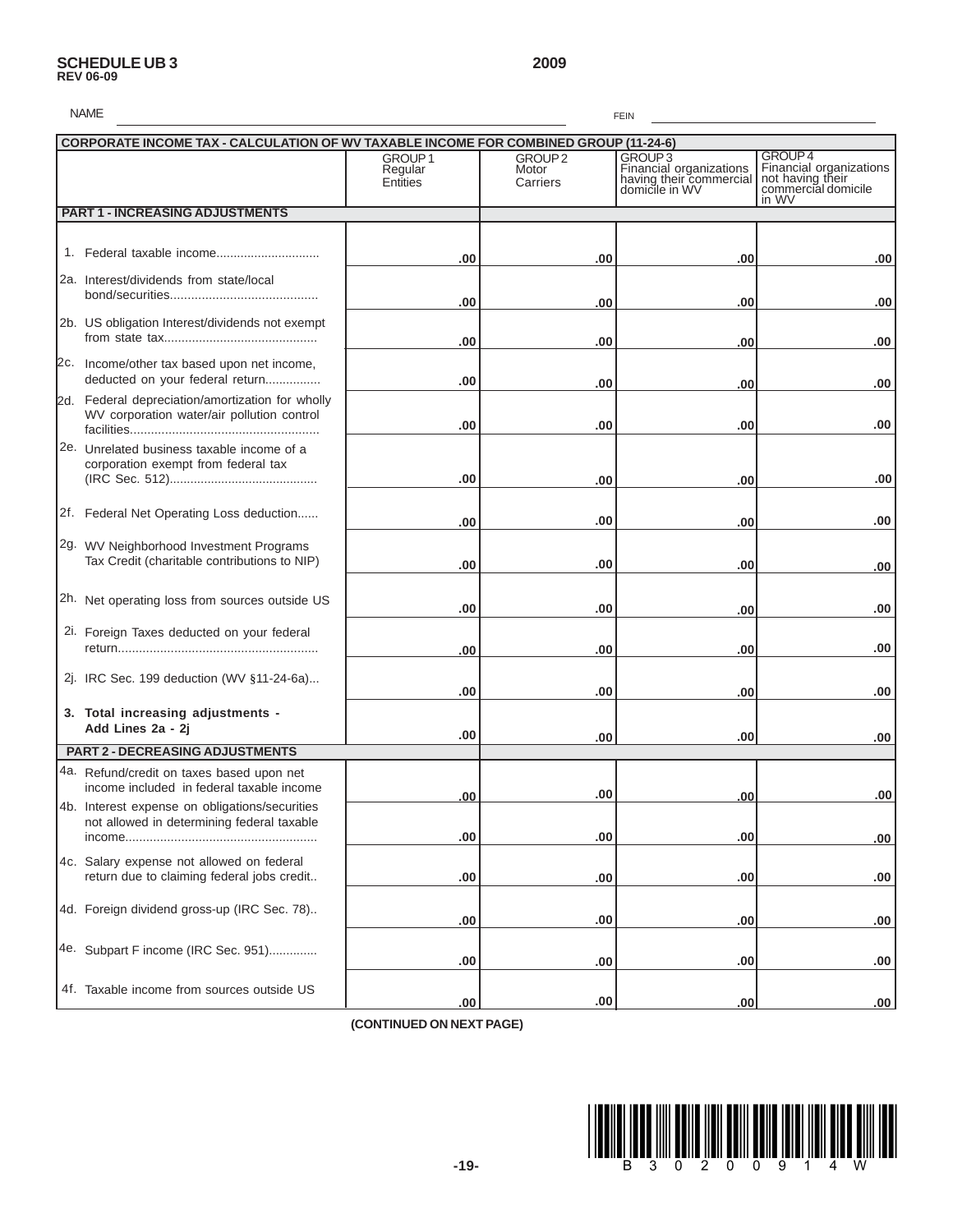# **SCHEDULE UB 3 (CONT) 2009 REV 06-09**

| <b>PART 2 - DECREASING ADJUSTMENTS (CONTINUED)</b> |                                                                                                                        |                    |                    |                         |                         |  |  |
|----------------------------------------------------|------------------------------------------------------------------------------------------------------------------------|--------------------|--------------------|-------------------------|-------------------------|--|--|
|                                                    |                                                                                                                        | GROUP <sub>1</sub> | GROUP <sub>2</sub> | GROUP <sub>3</sub>      | GROUP 4                 |  |  |
|                                                    |                                                                                                                        | Regular            | Motor              | Financial organizations | Financial organizations |  |  |
|                                                    |                                                                                                                        | <b>Entities</b>    | Carriers           | having their commercial | not having their        |  |  |
|                                                    |                                                                                                                        |                    |                    | domicile in WV          | commercial domicile     |  |  |
|                                                    |                                                                                                                        |                    |                    |                         | in WV                   |  |  |
|                                                    |                                                                                                                        |                    |                    |                         |                         |  |  |
|                                                    | 4g. Cost of wholly WV water/air pollution                                                                              |                    |                    |                         |                         |  |  |
|                                                    |                                                                                                                        | .00                | .00                | .00                     | .00                     |  |  |
|                                                    |                                                                                                                        |                    |                    |                         |                         |  |  |
|                                                    | 4h. Federal taxable income employer<br>contributions to medical savings accounts<br>withdrawn for non-medical purposes |                    |                    |                         |                         |  |  |
|                                                    |                                                                                                                        | .00                | .00                | .00                     | .00                     |  |  |
|                                                    |                                                                                                                        |                    |                    |                         |                         |  |  |
|                                                    | 4i. Allowance for obligations/investments                                                                              |                    |                    |                         |                         |  |  |
|                                                    |                                                                                                                        | .00                | .00                | .00                     | .00                     |  |  |
|                                                    |                                                                                                                        |                    |                    |                         |                         |  |  |
|                                                    |                                                                                                                        |                    |                    |                         |                         |  |  |
|                                                    |                                                                                                                        | .00                | .00                | .00                     | .00                     |  |  |
|                                                    |                                                                                                                        |                    |                    |                         |                         |  |  |
|                                                    | 6. Adj taxable income- add Lines 1 & 3,                                                                                |                    |                    |                         |                         |  |  |
|                                                    |                                                                                                                        | .00                | .00                | .00                     | .00                     |  |  |
|                                                    | 7. Total nonbusiness income allocated                                                                                  |                    |                    |                         |                         |  |  |
|                                                    |                                                                                                                        |                    |                    |                         |                         |  |  |
|                                                    |                                                                                                                        | .00                | .00                | .00                     | .00                     |  |  |
|                                                    | 8. Income subject to apportionment -                                                                                   |                    |                    |                         |                         |  |  |
|                                                    | Subtract Line 7 from Line 6                                                                                            | .00                | .00                | .00                     | .00                     |  |  |
|                                                    |                                                                                                                        |                    |                    |                         |                         |  |  |
|                                                    | 9. WV apportionment factor (round to six (6)                                                                           |                    |                    |                         |                         |  |  |
|                                                    |                                                                                                                        |                    |                    |                         |                         |  |  |
|                                                    |                                                                                                                        |                    |                    |                         |                         |  |  |
|                                                    |                                                                                                                        | .00                | .00.               | .00                     | .00                     |  |  |
|                                                    |                                                                                                                        |                    |                    |                         |                         |  |  |
|                                                    |                                                                                                                        |                    |                    |                         |                         |  |  |
|                                                    | 11. Nonbusiness income allocated to WV                                                                                 | .00                | .00                | .00                     | .00                     |  |  |
|                                                    |                                                                                                                        |                    |                    |                         |                         |  |  |
|                                                    | 12. WV taxable income - Add Lines 10 and 11                                                                            |                    |                    |                         |                         |  |  |
|                                                    |                                                                                                                        | .00                | .00                | .00                     | .00                     |  |  |
|                                                    |                                                                                                                        |                    |                    |                         |                         |  |  |
|                                                    | 13. WV net operating loss carryforward                                                                                 |                    |                    |                         |                         |  |  |
|                                                    |                                                                                                                        | .00                | .00                | .00                     | .00                     |  |  |
|                                                    |                                                                                                                        |                    |                    |                         |                         |  |  |
|                                                    | 14. WV net taxable income -<br>14. Subtract Line 13 from Line 12                                                       |                    |                    |                         |                         |  |  |
|                                                    |                                                                                                                        | .00                | .00                | .00                     | .00                     |  |  |
|                                                    |                                                                                                                        |                    |                    |                         |                         |  |  |
|                                                    | 15. Combined total WV net taxable income (add Line 14 from Groups 1 through 4) enter on Form WV/CNF-120, Line 10       |                    |                    |                         | .00.                    |  |  |
|                                                    |                                                                                                                        |                    |                    |                         |                         |  |  |

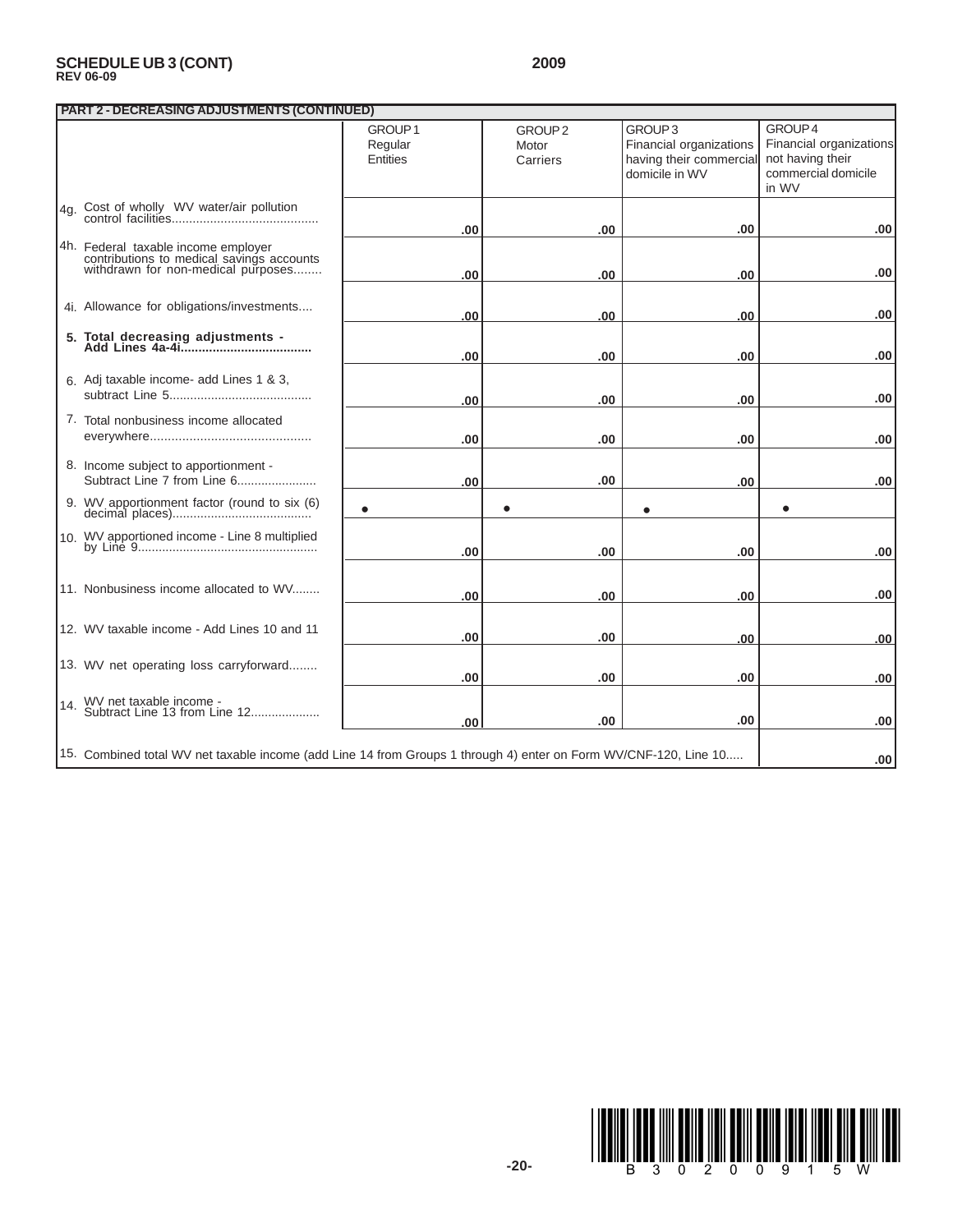# **SCHEDULE UB 4 2009 REV 06-09**

FEIN

| <b>FEIN</b><br><b>NAME</b>                                                                    |                |                         |                                  |                                   |  |  |  |  |
|-----------------------------------------------------------------------------------------------|----------------|-------------------------|----------------------------------|-----------------------------------|--|--|--|--|
| BUSINESS FRANCHISE TAX - CALCULATION OF WV TAXABLE CAPITAL FOR COMBINED GROUP (11-23-3(b)(2)) |                |                         |                                  |                                   |  |  |  |  |
|                                                                                               | <b>COLUMNA</b> | <b>COLUMN B</b><br>NAME | <b>COLUMN C</b><br>*ELIMINATIONS | <b>COMBINED</b><br><b>CAPITAL</b> |  |  |  |  |
|                                                                                               |                | <b>FEIN</b>             | (ATTACH<br><b>EXPLANATIONS)</b>  | $(COLUTIONA + B - C)$             |  |  |  |  |
| DOLLAR AMOUNT OF COMMON AND PREFERRED STOCK                                                   |                |                         |                                  |                                   |  |  |  |  |
|                                                                                               | .00            | .00                     | .00                              | .00                               |  |  |  |  |
|                                                                                               | .00            | .00                     | .00                              | .00                               |  |  |  |  |
|                                                                                               | .00            | .00                     |                                  | .00                               |  |  |  |  |
| <b>PAID IN CAPITAL SURPLUS</b>                                                                |                |                         |                                  |                                   |  |  |  |  |
|                                                                                               | .00            | .00                     | .00                              | .00                               |  |  |  |  |
|                                                                                               | .00            | .00                     | .00                              | .00                               |  |  |  |  |
|                                                                                               | .00            | .00                     |                                  | .00                               |  |  |  |  |
| RETAINED EARNINGS - APPROPRIATED AND UNAPPROPRIATED                                           |                |                         |                                  |                                   |  |  |  |  |
|                                                                                               | .00            | .00                     | .00                              | .00                               |  |  |  |  |
|                                                                                               | .00            | .00                     | .00                              | .00                               |  |  |  |  |
|                                                                                               | .00            | .00                     |                                  | .00                               |  |  |  |  |
| <b>ADJUSTMENTS TO SHAREHOLDERS EQUITY</b>                                                     |                |                         |                                  |                                   |  |  |  |  |
|                                                                                               | .00            | .00                     | .00                              | .00                               |  |  |  |  |
|                                                                                               | .00            | .00                     | .00                              | .00                               |  |  |  |  |
|                                                                                               | .00            | .00                     | .00                              | .00                               |  |  |  |  |
|                                                                                               | .00            | .00                     | .00                              | .00                               |  |  |  |  |
| 14. Less cost of Treasury Stock (Average)                                                     | .00            | .00                     | .00                              | .00                               |  |  |  |  |
| 15. Capital: Subtract Line 14 from Line 13                                                    | .00            | .00                     |                                  | .00                               |  |  |  |  |
| 16. Multiplier for obligations/investments<br>allowance (round to six (6) decimal places)     |                |                         |                                  |                                   |  |  |  |  |
| 17. Obligations/investments allowance -<br>Line 15 multiplied by Line 16                      | .00            | .00                     |                                  | .00                               |  |  |  |  |
| 18. Adusted Capital: Subtract Line 17 from                                                    | .00            | .00                     |                                  | .00                               |  |  |  |  |
| 19. Apportionment factor (round to six (6)                                                    |                |                         |                                  |                                   |  |  |  |  |
| 20. Taxable capital - Line 18 multiplied by Line 19                                           | .00            | .00                     |                                  | .00                               |  |  |  |  |

\* **Use Column C (Eliminations) only on one Schedule UB 4.**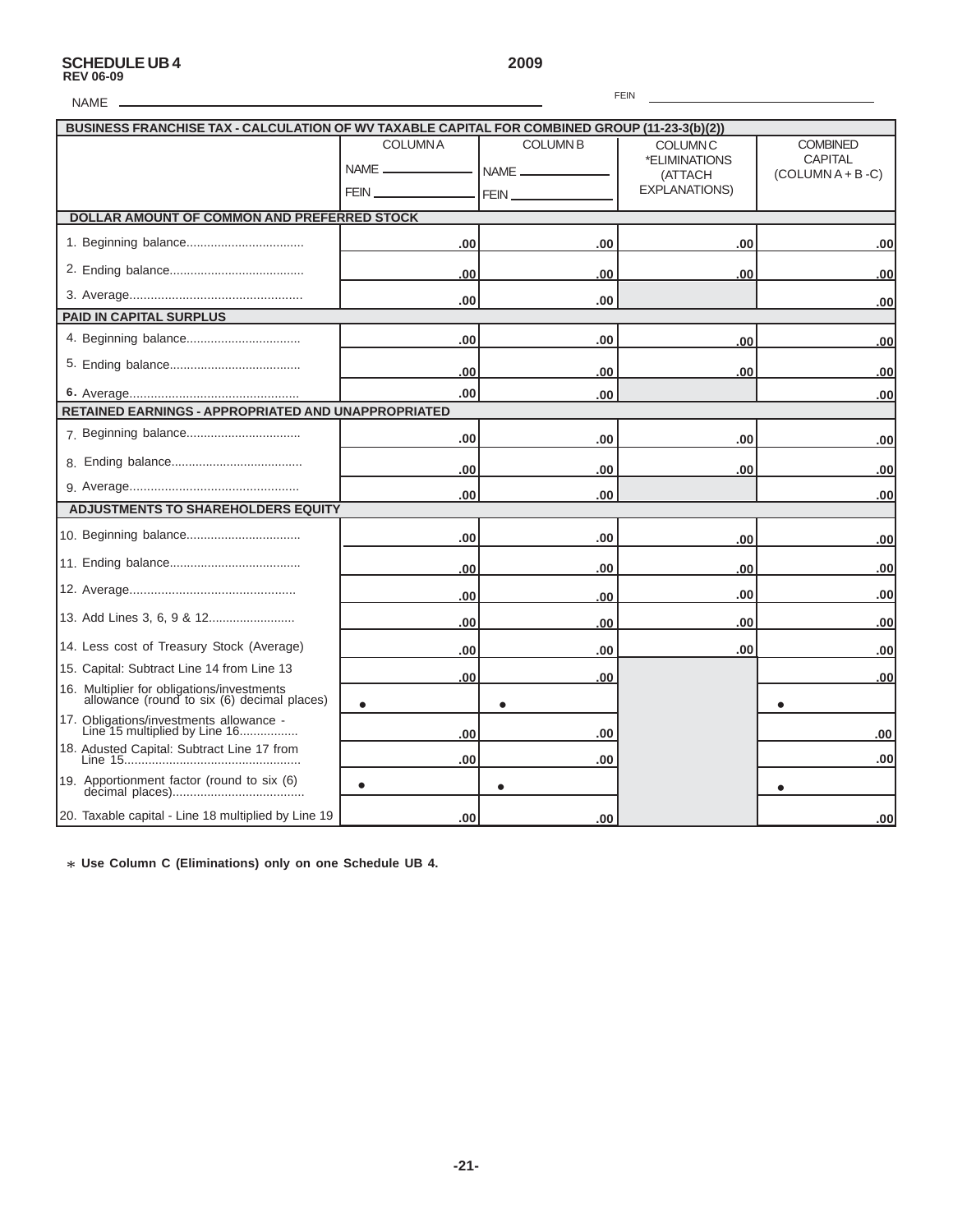# **SCHEDULE UB 4 (CONT) 2009 REV 06-09**

FEIN

| <b>CORPORATE INCOME TAX - CALCULATION OF WV TAXABLE INCOME FOR COMBINED GROUP (11-24-6)</b> |                                                                                        |                               |                 |                           |                                        |
|---------------------------------------------------------------------------------------------|----------------------------------------------------------------------------------------|-------------------------------|-----------------|---------------------------|----------------------------------------|
|                                                                                             |                                                                                        | <b>COLUMNA</b>                | <b>COLUMN B</b> | <b>COLUMN C</b>           | <b>COMBINED</b>                        |
|                                                                                             |                                                                                        | <b>INAME</b> ________________ |                 | * ELIMINATIONS<br>(ATTACH | <b>INCOME</b><br>$(COLUTIONA + B - C)$ |
|                                                                                             |                                                                                        |                               |                 | <b>EXPLANATIONS)</b>      |                                        |
|                                                                                             |                                                                                        |                               |                 |                           |                                        |
|                                                                                             | <b>PART 1 - INCREASING ADJUSTMENTS</b>                                                 |                               |                 |                           |                                        |
|                                                                                             |                                                                                        | .00                           | .00             | .00                       | .00                                    |
|                                                                                             | 2a. Interest/dividends from state/local                                                |                               |                 |                           |                                        |
|                                                                                             |                                                                                        | .00                           | .00             | .00                       | .00                                    |
|                                                                                             | 2b. US obligation Interest/dividends not exempt                                        |                               |                 |                           |                                        |
|                                                                                             |                                                                                        | .00                           | .00             | .00                       | .00                                    |
|                                                                                             | 2c. Income/other tax based upon net income,                                            |                               |                 |                           |                                        |
|                                                                                             | deducted on your federal return                                                        | .00                           | .00             | .00                       | .00                                    |
|                                                                                             | 2d. Federal depreciation/amortization for wholly                                       |                               |                 |                           |                                        |
|                                                                                             | WV corporation water/air pollution control                                             |                               |                 |                           |                                        |
|                                                                                             |                                                                                        | .00                           | .00             | .00                       | .00                                    |
|                                                                                             | 2e. Unrelated business taxable income of a                                             |                               |                 |                           |                                        |
|                                                                                             | corporation exempt from federal tax                                                    | .00                           | .00             | .00                       | .00                                    |
|                                                                                             |                                                                                        |                               |                 |                           |                                        |
|                                                                                             | 2f. Federal Net Operating Loss deduction                                               |                               |                 |                           |                                        |
|                                                                                             |                                                                                        | .00                           | .00             | .00                       | .00                                    |
|                                                                                             | 2g. WV Neighborhood Investment Programs                                                |                               |                 |                           |                                        |
|                                                                                             | Tax Credit (charitable contributions to NIP)                                           | .00                           | .00             | .00                       | .00                                    |
|                                                                                             |                                                                                        |                               |                 |                           |                                        |
|                                                                                             | 2h. Net operating loss from sources outside US                                         | .00                           | .00             | .00                       | .00                                    |
|                                                                                             | 2i. Foreign Taxes deducted on your federal                                             |                               |                 |                           |                                        |
|                                                                                             |                                                                                        | .00                           | .00             | .00                       | .00                                    |
|                                                                                             |                                                                                        |                               |                 |                           |                                        |
|                                                                                             | 2j. IRC Sec. 199 deduction (WV §11-24-6a)                                              | .00                           | .00             | .00                       | .00                                    |
|                                                                                             | 3. Total increasing adjustments -                                                      |                               |                 |                           |                                        |
|                                                                                             | Add Lines 2a - 2j                                                                      |                               |                 |                           |                                        |
|                                                                                             | <b>PART 2 - DECREASING ADJUSTMENTS</b>                                                 | .00                           | .00             | .00                       | .00                                    |
|                                                                                             |                                                                                        |                               |                 |                           |                                        |
|                                                                                             | 4a. Refund/credit on taxes based upon net<br>income included in federal taxable income |                               |                 |                           |                                        |
|                                                                                             | 4b. Interest expense on obligations/securities                                         | .00                           | .00             | .00                       | .00                                    |
|                                                                                             | not allowed in determining federal taxable                                             |                               |                 |                           |                                        |
|                                                                                             |                                                                                        | .00                           | .00             | <u>.00</u>                | .00                                    |
|                                                                                             | 4c. Salary expense not allowed on federal                                              |                               |                 |                           |                                        |
|                                                                                             | return due to claiming federal jobs credit                                             | .00                           | .00             | .00                       | .00                                    |
|                                                                                             |                                                                                        |                               |                 |                           |                                        |
|                                                                                             | 4d. Foreign dividend gross-up (IRC Sec. 78)                                            | .00                           | .00             | .00                       | .00                                    |
|                                                                                             |                                                                                        |                               |                 |                           |                                        |
|                                                                                             | 4e. Subpart F income (IRC Sec. 951)                                                    | .00                           | .00             | .00                       | .00                                    |
|                                                                                             |                                                                                        |                               |                 |                           |                                        |
|                                                                                             | 4f. Taxable income from sources outside US                                             | .00                           | .00             | .00                       | .00.                                   |

\* **Use Column C (Eliminations) only on one Schedule UB 4.**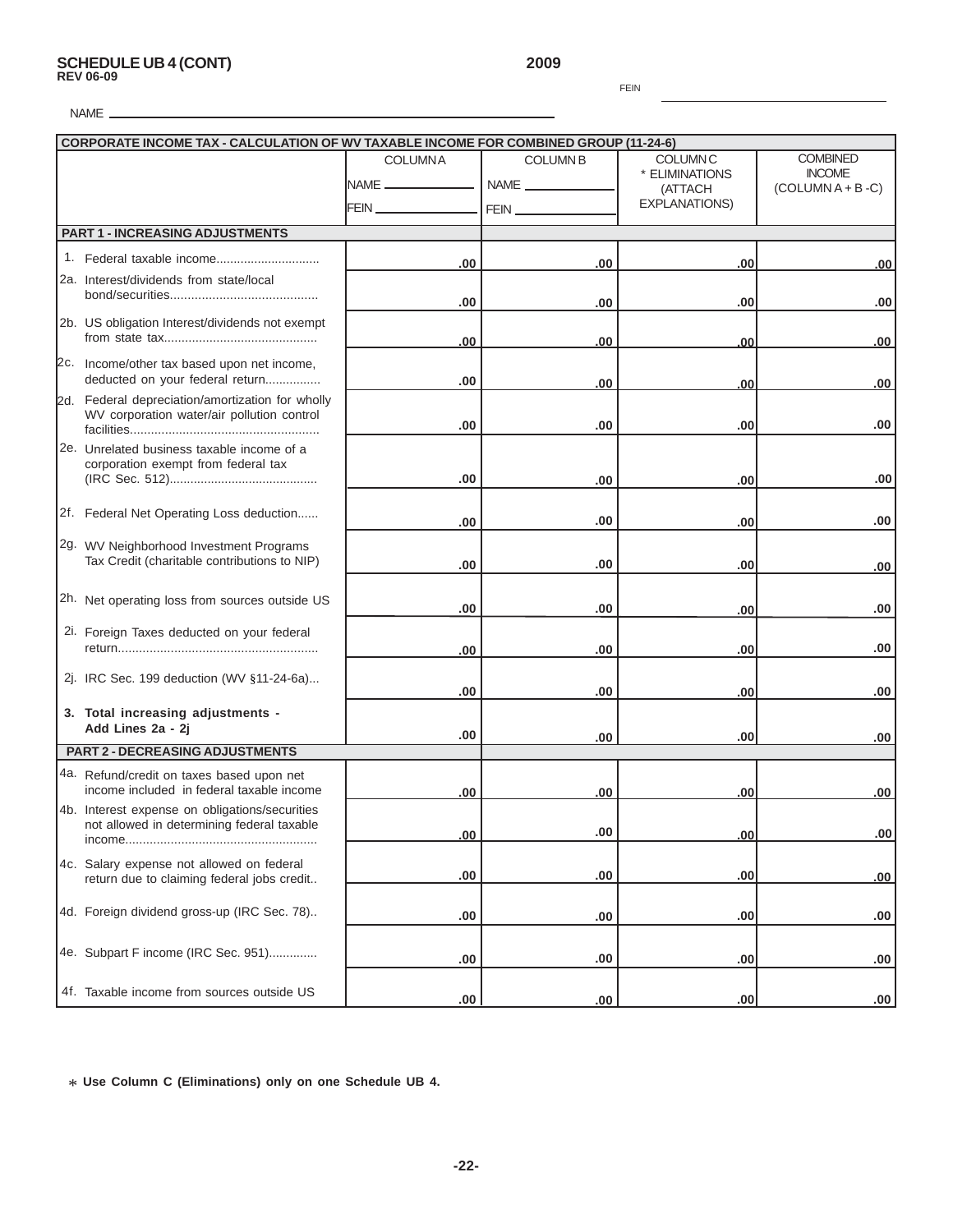# **SCHEDULE UB 4 (CONT) 2009 REV 06-09**

| <b>PART 2 - DECREASING ADJUSTMENTS (CONTINUED)</b> |                                                                                            |                                                                                                                                                                                                                                      |                        |                                              |                                                           |  |  |
|----------------------------------------------------|--------------------------------------------------------------------------------------------|--------------------------------------------------------------------------------------------------------------------------------------------------------------------------------------------------------------------------------------|------------------------|----------------------------------------------|-----------------------------------------------------------|--|--|
|                                                    |                                                                                            | <b>COLUMNA</b><br>NAME _______________                                                                                                                                                                                               | <b>COLUMNB</b><br>NAME | <b>COLUMN C</b><br>* ELIMINATIONS<br>(ATTACH | <b>COMBINED</b><br><b>INCOME</b><br>$(COLUTIONA + B - C)$ |  |  |
|                                                    |                                                                                            | FEIN <u>San Ann ann an 1976. Tha ann an 1976 ann an 1976 ann an 1976 ann an 1976 ann an 1977. Tha ann an 1977 ann an 1977 ann an 1977 ann an 1977 ann an 1977 ann an 1977 ann an 1977 ann an 1977 ann an 1977 ann an 1977 ann an</u> |                        | <b>EXPLANATIONS)</b>                         |                                                           |  |  |
|                                                    | 4g. Cost of wholly WV water/air pollution                                                  | .00.                                                                                                                                                                                                                                 | .00.                   | .00.                                         | .00                                                       |  |  |
|                                                    | 4h. Fed taxable income employer contributions<br>to medical savings accounts withdrawn for | .00                                                                                                                                                                                                                                  | .00                    | .00                                          | .00                                                       |  |  |
|                                                    | 4i. Allowance for obligations/investments                                                  | .00                                                                                                                                                                                                                                  | 00.                    | .00                                          | .00.                                                      |  |  |
|                                                    | 5. Total decreasing adjustments -                                                          | .00                                                                                                                                                                                                                                  | .00                    | .00                                          | .00                                                       |  |  |
|                                                    | 6. Adj taxable income- add Lines 1 & 3,                                                    | .00                                                                                                                                                                                                                                  | .00.                   | .00.                                         | .00                                                       |  |  |
|                                                    | 7. Total nonbusiness income allocated                                                      | .00                                                                                                                                                                                                                                  | .00                    | .00                                          | .00                                                       |  |  |
|                                                    | 8. Income subject to apportionment -<br>Subtract Line 7 from Line 6                        | .00                                                                                                                                                                                                                                  | .00                    | .00                                          | .00.                                                      |  |  |
|                                                    | 9. WV apportionment factor (round to six (6)                                               |                                                                                                                                                                                                                                      |                        |                                              |                                                           |  |  |
|                                                    | 10. WV apportioned income - Line 8 multiplied                                              | .00                                                                                                                                                                                                                                  | .00                    |                                              | .00.                                                      |  |  |
|                                                    | 11. Nonbusiness income allocated to WV                                                     | .00                                                                                                                                                                                                                                  | .00.                   |                                              | .00                                                       |  |  |
|                                                    | 12. WV taxable income - Add Lines 10 and 11                                                | .00                                                                                                                                                                                                                                  | .00                    |                                              | .00                                                       |  |  |
|                                                    | 13. WV net operating loss carryforward                                                     | .00                                                                                                                                                                                                                                  | .00                    |                                              | .00                                                       |  |  |
|                                                    | 14. WV net taxable income -<br>Subtract Line 13 from Line 12                               | .00.                                                                                                                                                                                                                                 | .00                    |                                              | .00                                                       |  |  |

\* **Use Column C (Eliminations) only on one Schedule UB 4.**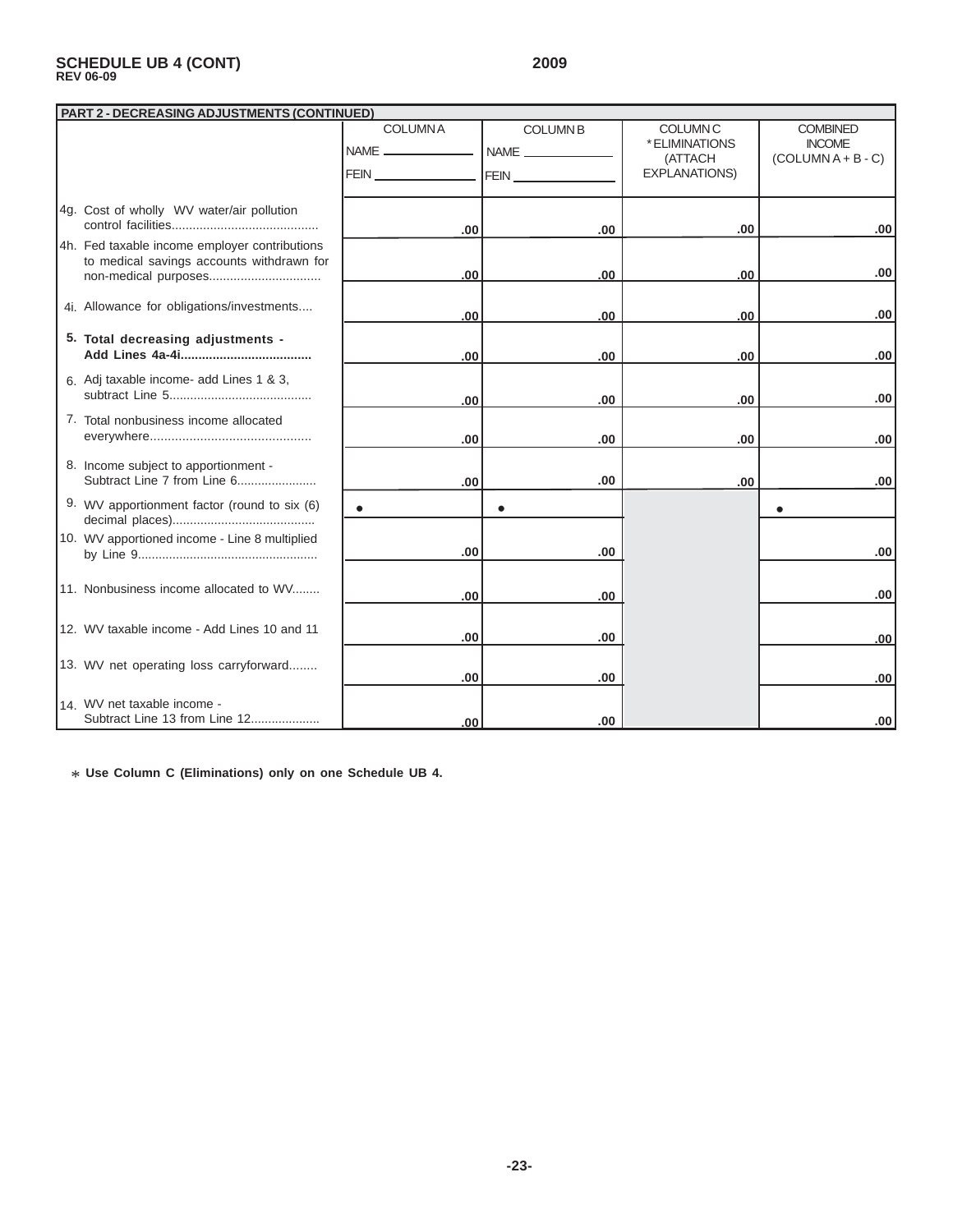**SCHEDULE UB 4 APT ALLOCATION AND APPORTIONMENT FOR MULTISTATE BUSINESSES**

**2009**

**REV 06-09** MEMBER NAME

UNITARY FEIN

MEMBER FEIN

 $\overline{\phantom{a}}$ 

This form is used by corporations that are subject to tax in more than one state to allocate and apportion their income and/or capital to the State of West Virginia. Complete for each corporation and attach to Form UB.

| <u>Using it is a component of the direction of the set</u><br>SCHEDULE A 1 EVERYWHERE - ALLOCATION OF NONBUSINESS INCOME FOR MULTISTATE BUSINESSES (11-24-7)                            |                         |                                                                                                   |                       |  |  |  |  |
|-----------------------------------------------------------------------------------------------------------------------------------------------------------------------------------------|-------------------------|---------------------------------------------------------------------------------------------------|-----------------------|--|--|--|--|
| Types of allocable income                                                                                                                                                               | Column 1 - Gross Income | <b>Column 2-Related Expenses</b>                                                                  | Column 3 - Net Income |  |  |  |  |
| 1. Rents                                                                                                                                                                                | .00                     | .00                                                                                               | .00                   |  |  |  |  |
| 2. Royalties                                                                                                                                                                            | .00                     | .00                                                                                               | .00                   |  |  |  |  |
| 3. Capital gains/losses                                                                                                                                                                 | .00                     | .00                                                                                               | .00                   |  |  |  |  |
| 4. Interest                                                                                                                                                                             | .00                     | .00                                                                                               | .00                   |  |  |  |  |
| 5. Dividends                                                                                                                                                                            | .00                     | .00                                                                                               | .00                   |  |  |  |  |
| 6. Patent/copyright<br>royalties                                                                                                                                                        | .00                     | .00                                                                                               | .00                   |  |  |  |  |
| 7. Gain - Sale of natural<br>resources IRC<br>Sec. 631 (a)(b)                                                                                                                           | .00                     | .00                                                                                               | .00                   |  |  |  |  |
|                                                                                                                                                                                         | .00                     |                                                                                                   |                       |  |  |  |  |
| 9. Nonbusiness income/loss - Sum of Lines 1 through 8, Column 3.<br>Enter Column 3 on Form WV/CNF-120, Schedule UB4 Part 2, Line 7 for each corporation                                 |                         |                                                                                                   |                       |  |  |  |  |
|                                                                                                                                                                                         |                         | SCHEDULE A 2 WEST VIRGINIA - ALLOCATION OF NONBUSINESS INCOME FOR MULTISTATE BUSINESSES (11-24-7) |                       |  |  |  |  |
| Types of allocable income                                                                                                                                                               | Column 1 - Gross Income | <b>Column 2-Related Expenses</b>                                                                  | Column 3 - Net Income |  |  |  |  |
| 1. Rents                                                                                                                                                                                | .00                     | .00                                                                                               | .00                   |  |  |  |  |
| 2. Royalties                                                                                                                                                                            | .00                     | .00                                                                                               | .00                   |  |  |  |  |
| 3. Capital gains/losses                                                                                                                                                                 | .00                     | .00                                                                                               | .00                   |  |  |  |  |
| 4. Interest                                                                                                                                                                             | .00                     | .00                                                                                               | .00                   |  |  |  |  |
| 5. Dividends                                                                                                                                                                            | .00                     | .00                                                                                               | .00                   |  |  |  |  |
| 6. Patent/copyright<br>royalties                                                                                                                                                        | .00                     | .00                                                                                               | .00                   |  |  |  |  |
| 7. Gain - Sale of natural<br>resources IRC<br>Sec. 631 (a)(b)                                                                                                                           | .00                     | .00                                                                                               | .00                   |  |  |  |  |
|                                                                                                                                                                                         |                         |                                                                                                   | .00                   |  |  |  |  |
|                                                                                                                                                                                         |                         |                                                                                                   | .00                   |  |  |  |  |
|                                                                                                                                                                                         | .00)                    |                                                                                                   |                       |  |  |  |  |
|                                                                                                                                                                                         |                         |                                                                                                   |                       |  |  |  |  |
| 12. Federal depreciation/amortization on such facilities expensed in a prior year<br>.00                                                                                                |                         |                                                                                                   |                       |  |  |  |  |
| 13. Net nonbusiness income/loss allocated to West Virginia - Sum of Lines 9 through 12, Column 3.<br>.00<br>Enter on Form WV/CNF-120, Schedule UB4 Part 2, Line 11 for each corporation |                         |                                                                                                   |                       |  |  |  |  |

**(CONTINUED ON NEXT PAGE)**